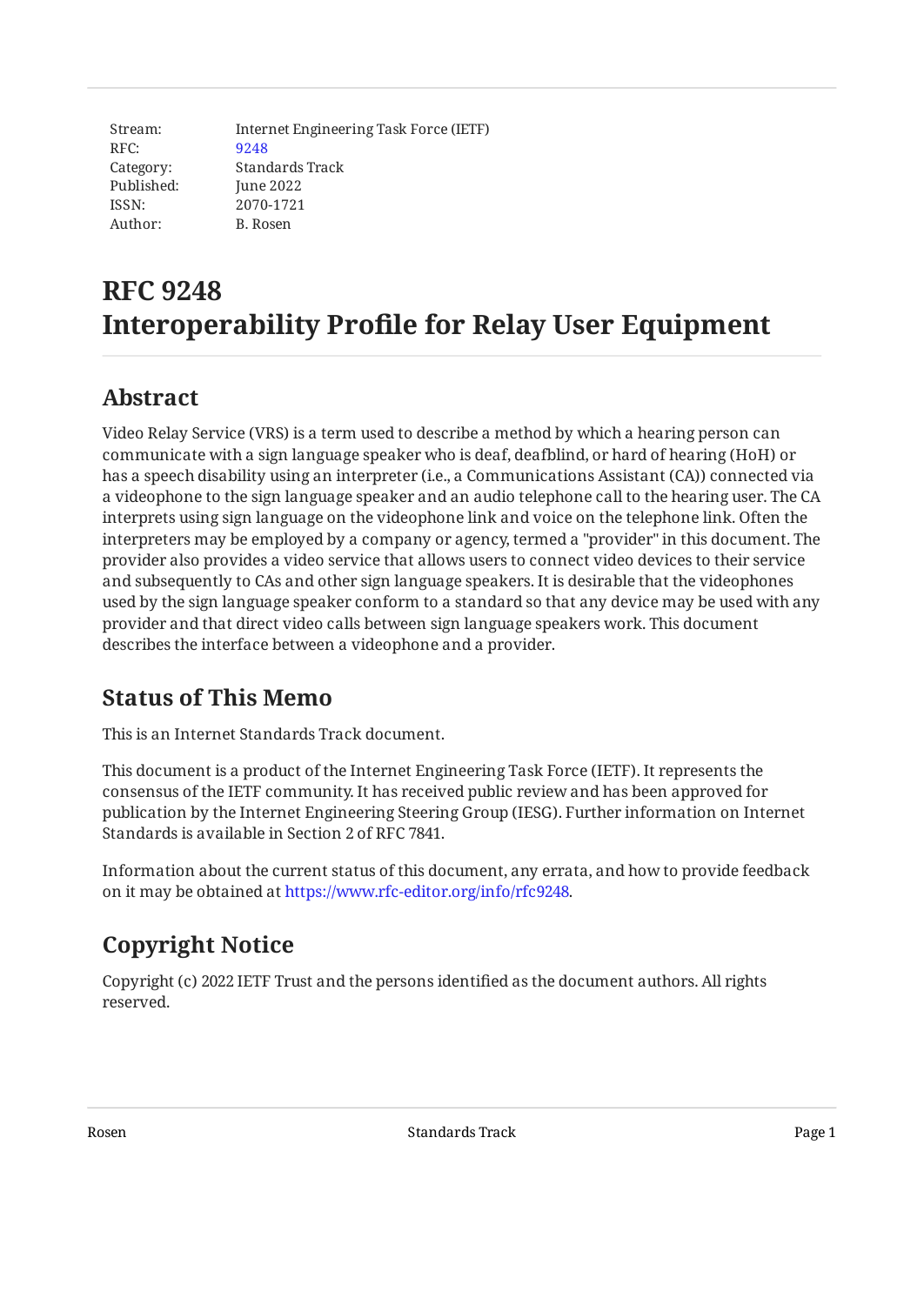This document is subject to BCP 78 and the IETF Trust's Legal Provisions Relating to IETF Documents (<https://trustee.ietf.org/license-info>) in effect on the date of publication of this document. Please review these documents carefully, as they describe your rights and restrictions with respect to this document. Code Components extracted from this document must include Revised BSD License text as described in Section 4.e of the Trust Legal Provisions and are provided without warranty as described in the Revised BSD License.

# <span id="page-1-0"></span>**[Table of Contents](#page-1-0)**

- [1](#page-3-0). [Introduction](#page-3-0)
- [2](#page-3-1). [Terminology](#page-3-1)
- [3](#page-5-0). [Requirements Language](#page-5-0)
- [4](#page-5-1). [General Requirements](#page-5-1)
- [5](#page-6-0). [SIP Signaling](#page-6-0)
	- [5.1.](#page-7-0) [Registration](#page-7-0)
	- [5.2.](#page-8-0) [Session Establishment](#page-8-0)
		- [5.2.1](#page-8-1). [Normal Call Origination](#page-8-1)
		- [5.2.2](#page-9-0). [Dial-Around Origination](#page-9-0)
		- [5.2.3](#page-10-0). [RUE Contact Information](#page-10-0)
		- [5.2.4](#page-10-1). [Incoming Calls](#page-10-1)
		- [5.2.5](#page-11-0). [Emergency Calls](#page-11-0)
	- [5.3.](#page-11-1) [Mid-Call Signaling](#page-11-1)
	- [5.4.](#page-11-2) [URI Representation of Phone Numbers](#page-11-2)
	- [5.5.](#page-12-0) [Transport](#page-12-0)
- [6](#page-12-1). [Media](#page-12-1)
	- [6.1.](#page-12-2) [SRTP and SRTCP](#page-12-2)
	- [6.2.](#page-13-0) [Text-Based Communication](#page-13-0)
	- [6.3.](#page-13-1) [Video](#page-13-1)
	- [6.4.](#page-13-2) [Audio](#page-13-2)
	- [6.5.](#page-13-3) [DTMF Digits](#page-13-3)
	- [6.6.](#page-13-4) [Session Description Protocol](#page-13-4)
	- [6.7.](#page-13-5) [Privacy](#page-13-5)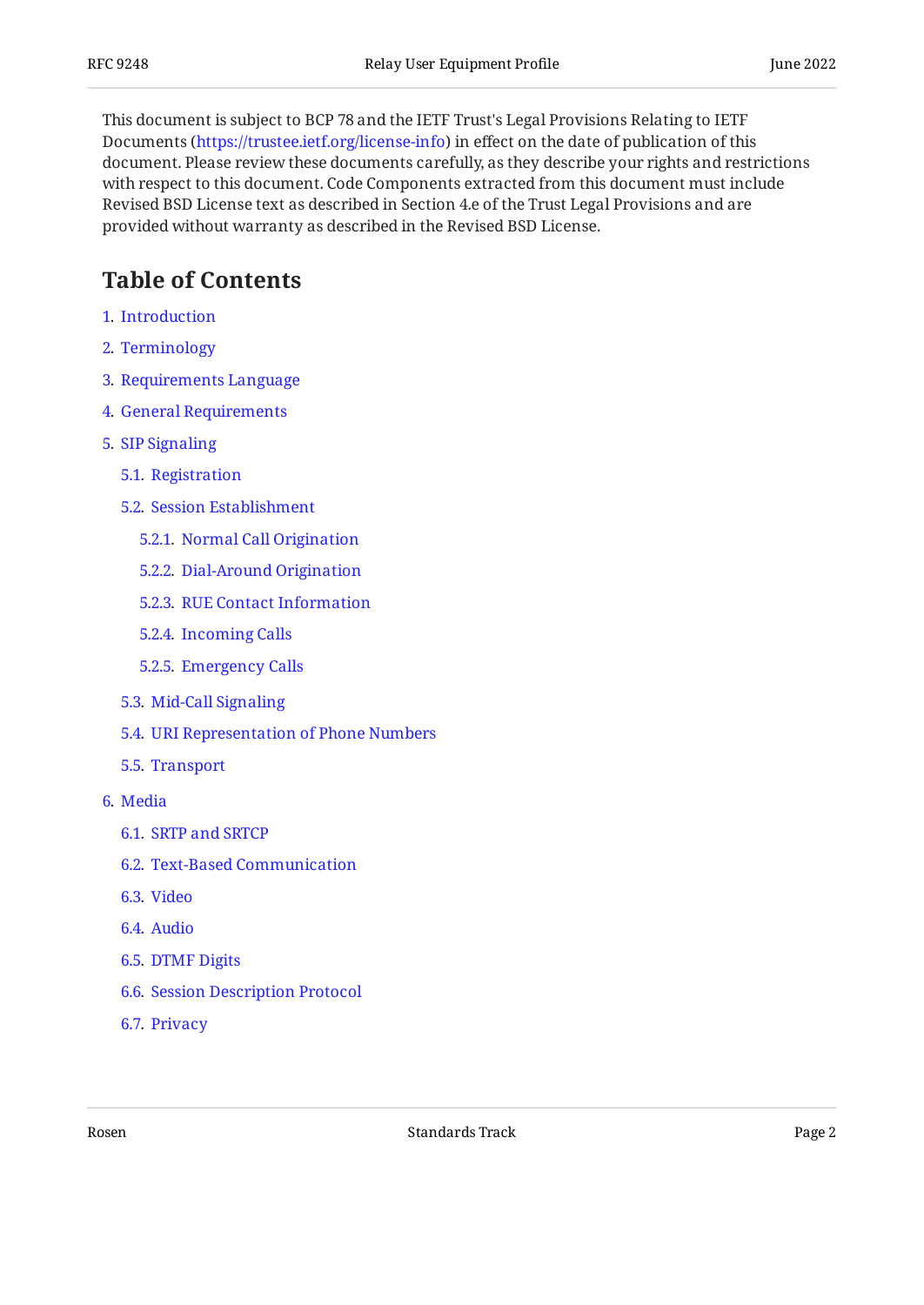- [6.8.](#page-14-0) [Negative Acknowledgement, Picture Loss Indicator, and Full Intraframe Request](#page-14-0) [Features](#page-14-0)
- [7](#page-14-1). [Contacts](#page-14-1)
	- [7.1.](#page-14-2) [CardDAV Login and Synchronization](#page-14-2)
	- [7.2.](#page-14-3) [Contacts Import/Export Service](#page-14-3)
- [8](#page-15-0). [Video Mail](#page-15-0)
- [9](#page-15-1). [Provisioning and Provider Selection](#page-15-1)
	- [9.1.](#page-16-0) [RUE Provider Selection](#page-16-0)
	- [9.2.](#page-17-0) RUE Confi[guration Service](#page-17-0)
		- [9.2.1](#page-18-0). [Provider Con](#page-18-0)figuration
		- [9.2.2](#page-18-1). RUE Confi[guration](#page-18-1)
		- [9.2.3](#page-20-0). [Versions](#page-20-0)
		- [9.2.4](#page-20-1). [Examples](#page-20-1)
		- [9.2.5](#page-21-0). [Using the Provider Selection and RUE Con](#page-21-0)figuration Services Together
	- [9.3.](#page-22-0) [OpenAPI Interface Descriptions](#page-22-0)
		- [9.3.1](#page-22-1). [Provider List](#page-22-1)
		- [9.3.2](#page-24-0). Confi[guration](#page-24-0)
- [10](#page-29-0). [IANA Considerations](#page-29-0)
	- [10.1.](#page-29-1) [RUE Provider List Registry](#page-29-1)
	- [10.2.](#page-29-2) [Registration of Rue-Owner Value of the Purpose Parameter](#page-29-2)
- [11](#page-30-0). [Security Considerations](#page-30-0)
- [12](#page-30-1). [Normative References](#page-30-1)
- [13](#page-35-0). [Informative References](#page-35-0)
- [Acknowledgements](#page-35-1)
- [Author's Address](#page-35-2)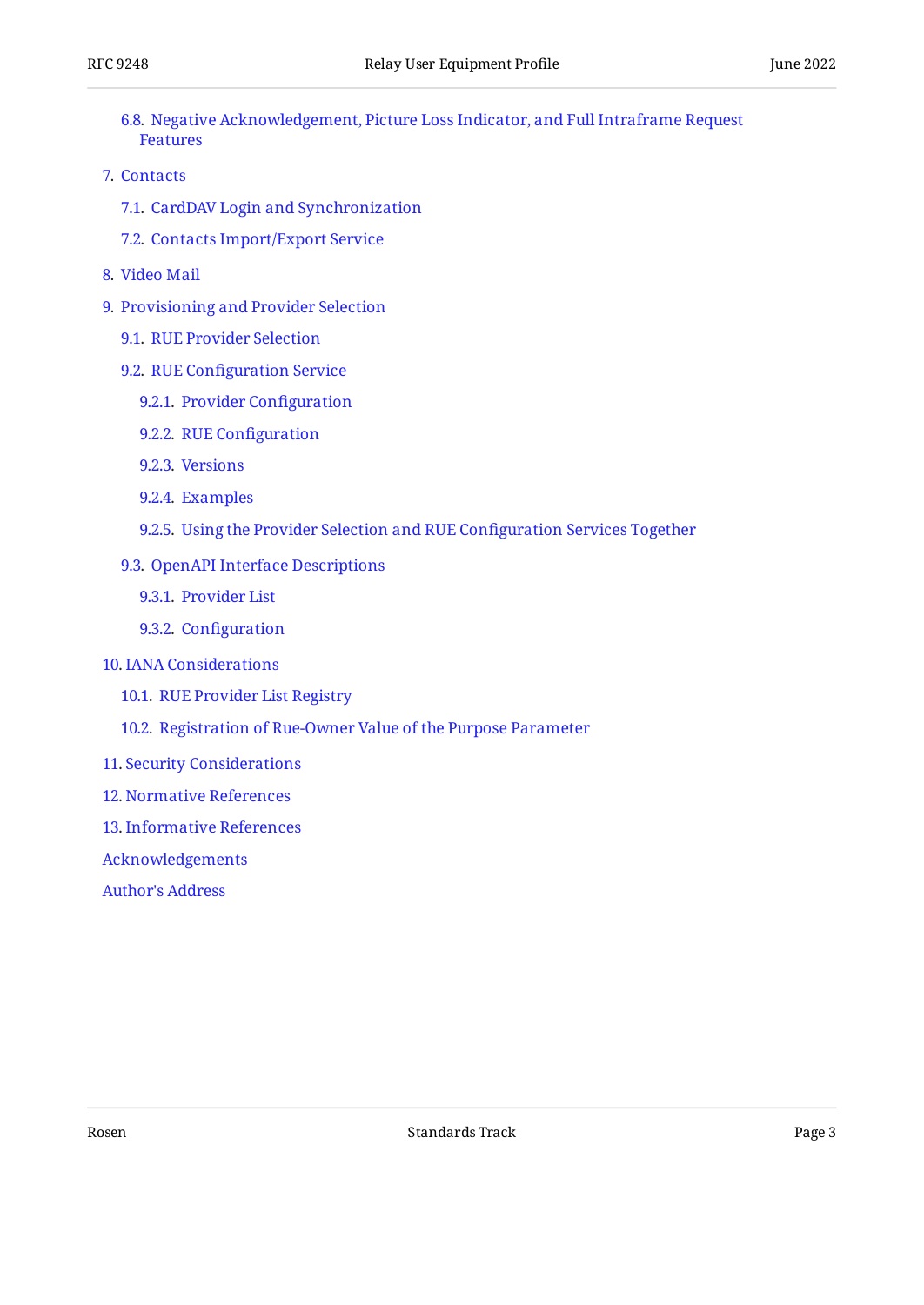# <span id="page-3-0"></span>**[1. Introduction](#page-3-0)**

Video Relay Service (VRS) is a form of Telecommunications Relay Service (TRS) that enables people with hearing disabilities who use sign language, such as American Sign Language (ASL), to communicate with voice telephone users through video equipment. These services also enable communication between such individuals directly in suitable modalities, including any combination of sign language via video, real-time text, and speech.

This interoperability profile for Relay User Equipment (RUE) is a profile of the Session Initiation Protocol (SIP) and related media protocols that enables end-user equipment registration and calling for VRS calls. It specifies the minimal set of call flows and IETF and ITU-T standards that must be supported, provides guidance where the standards leave multiple implementation options, and specifies minimal and extended capabilities for RUE calls.

Both subscriber-to-provider (interpreted) and direct subscriber-to-subscriber calls are supported on this interface. While there are some accommodations in this document to maximize backwards compatibility with other devices and services that are used to provide VRS service, backwards compatibility is not a requirement, and some interwork may be required to allow direct video calls to older devices. This document only describes the interface between the device and the provider, not any other interface the provider may have.

The following illustrates a typical relay call. The RUE device and the communications assistant (sign language interpreter) have videophones. The hearing user has a telephone (mobile or fixed).



# <span id="page-3-1"></span>**[2. Terminology](#page-3-1)**

Communications Assistant (CA):

A sign-language interpreter working for a VRS provider, providing functionally equivalent phone service.

Rosen and the Standards Track Page 4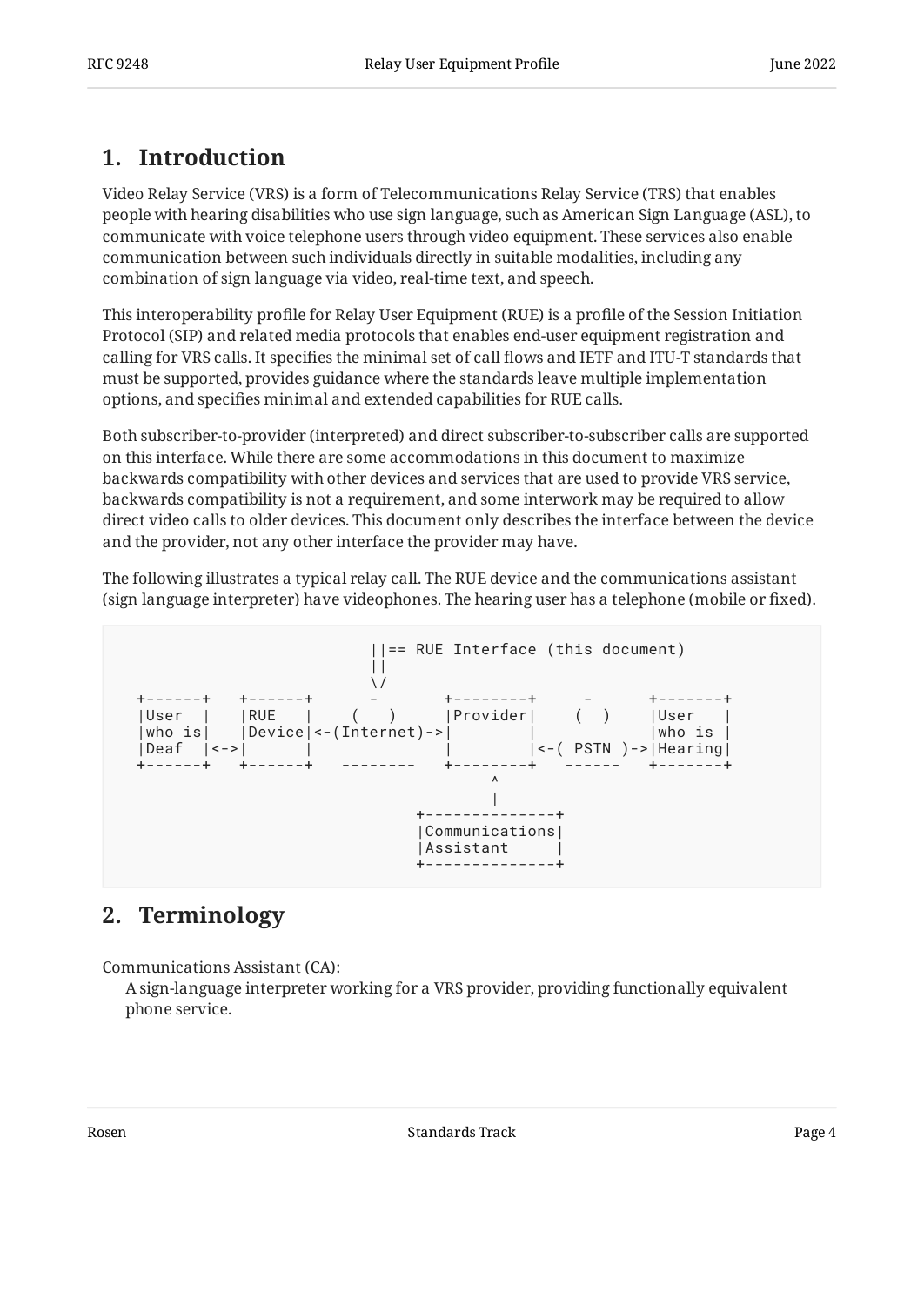#### Communication modality (modality):

A specific form of communication that may be employed by two users, e.g., English voice, Spanish voice, American Sign Language, English lipreading, or French real-time text. Here, one communication modality is assumed to encompass both the language and the way that language is exchanged. For example, English voice and French voice are two different communication modalities.

#### Default video relay service:

The video relay service operated by a subscriber's default VRS provider.

#### Default video relay service provider (default provider):

The VRS provider that registers and assigns a telephone number to a specific subscriber and, by default, provides the VRS for incoming voice calls to the user. The default provider, also by default, provides the VRS for outgoing relay calls. The user can have more than one telephone number, and each has a default provider.

#### Outbound dial-around call:

A relay call where the subscriber specifies the use of a VRS provider other than the default VRS provider. This can be accomplished by the user dialing a "front-door" number for a VRS provider and signing or texting a phone number to call ("two-stage"). Alternatively, this can be accomplished by the user's RUE software instructing the server of its default VRS provider to automatically route the call through the alternate provider to the desired Public Switched Telephone Network (PSTN) directory number ("one-stage"). Dial-around is per call; for any call, a user can use the default VRS provider or any dial-around VRS provider.

#### Full Intra Request (FIR):

A request to a video media sender, requiring that media sender to send a decoder refresh point at the earliest opportunity. FIR is sometimes known as "instantaneous decoder refresh request", "video fast update request", or "fast update request".

#### Point-to-Point Call (P2P Call):

A call between two RUEs, without including a CA.

#### Relay call:

A call that allows people with hearing or speech disabilities to use a RUE to talk to users of conventional voice services with the aid of a CA to relay the communication.

### Relay service (RS):

A service that allows a registered subscriber to use a RUE to make and receive relay calls, point-to-point calls, and relay-to-relay calls. The functions provided by the relay service include the provision of media links supporting the communication modalities used by the caller and callee, user registration and validation, authentication, authorization, automatic call distributor (ACD) platform functions, routing (including emergency call routing), call setup, mapping, call features (such as call forwarding and video mail), and assignment of CAs to relay calls.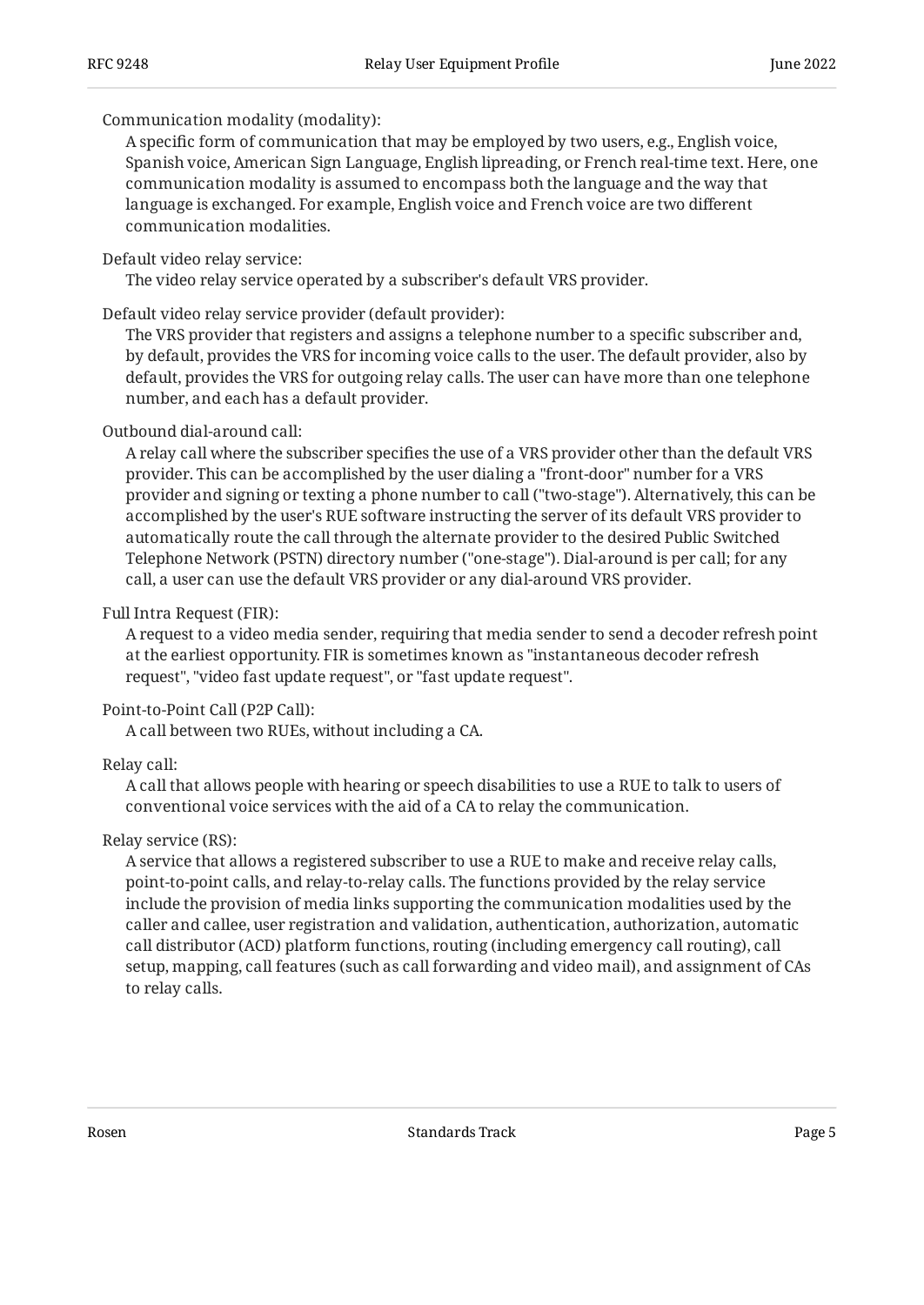#### Relay service provider (provider):

An organization that operates a relay service. A subscriber selects a relay service provider to assign and register a telephone number for their use, to register with for receipt of incoming calls, and to provide the default service for outgoing calls.

Relay user:

Please refer to "subscriber".

Relay user E.164 Number (user E.164):

The telephone number (in ITU-T E.164 format) assigned to the user.

#### Relay User Equipment (RUE):

A SIP user agent (UA) enhanced with extra features to support a subscriber in requesting, receiving, and using relay calls. A RUE may take many forms, including a stand-alone device; an application running on a general-purpose computing device, such as a laptop, tablet, or smartphone; or proprietary equipment connected to a server that provides the RUE interface.

#### RUE interface:

The interfaces described in this document between a RUE and a VRS provider who supports it.

#### Sign language:

A language that uses hand gestures and body language to convey meaning, including, but not limited to, American Sign Language (ASL).

Subscriber:

An individual who has registered with a provider and who obtains service by using a RUE. This is the conventional telecom term for an end-user customer, which in this case is a relay user. A user may be a subscriber to more than one VRS provider.

Video Relay Service (VRS):

A relay service for people with hearing or speech disabilities who use sign language to communicate using video equipment (video RUE) with other people in real time. The video link allows the CA to view and interpret the subscriber's signed conversation and relay the conversation back and forth with the other party.

# <span id="page-5-0"></span>**[3. Requirements Language](#page-5-0)**

The key words "MUST", "MUST NOT", "REQUIRED", "SHALL", "SHALL NOT", "SHOULD", "SHOULD NOT", "**RECOMMENDED", "NOT RECOMMENDED", "MAY",** and "OPTIONAL" in this document are to be interpreted as described in BCP 14 [RFC2119] [RFC8174] when, and only when, they appear in all capitals, as shown here. Lower- or mixed-case uses of these key words are not to be interpreted as carrying special significance.

# <span id="page-5-1"></span>**[4. General Requirements](#page-5-1)**

All HTTP/HTTPS [RFC9110] [RFC9112] connections specified throughout this document **MUST** use HTTPS. Both HTTPS and all SIP connections **MUST** use TLS conforming to at least [RFC7525] and **MUST** support [RFC8446].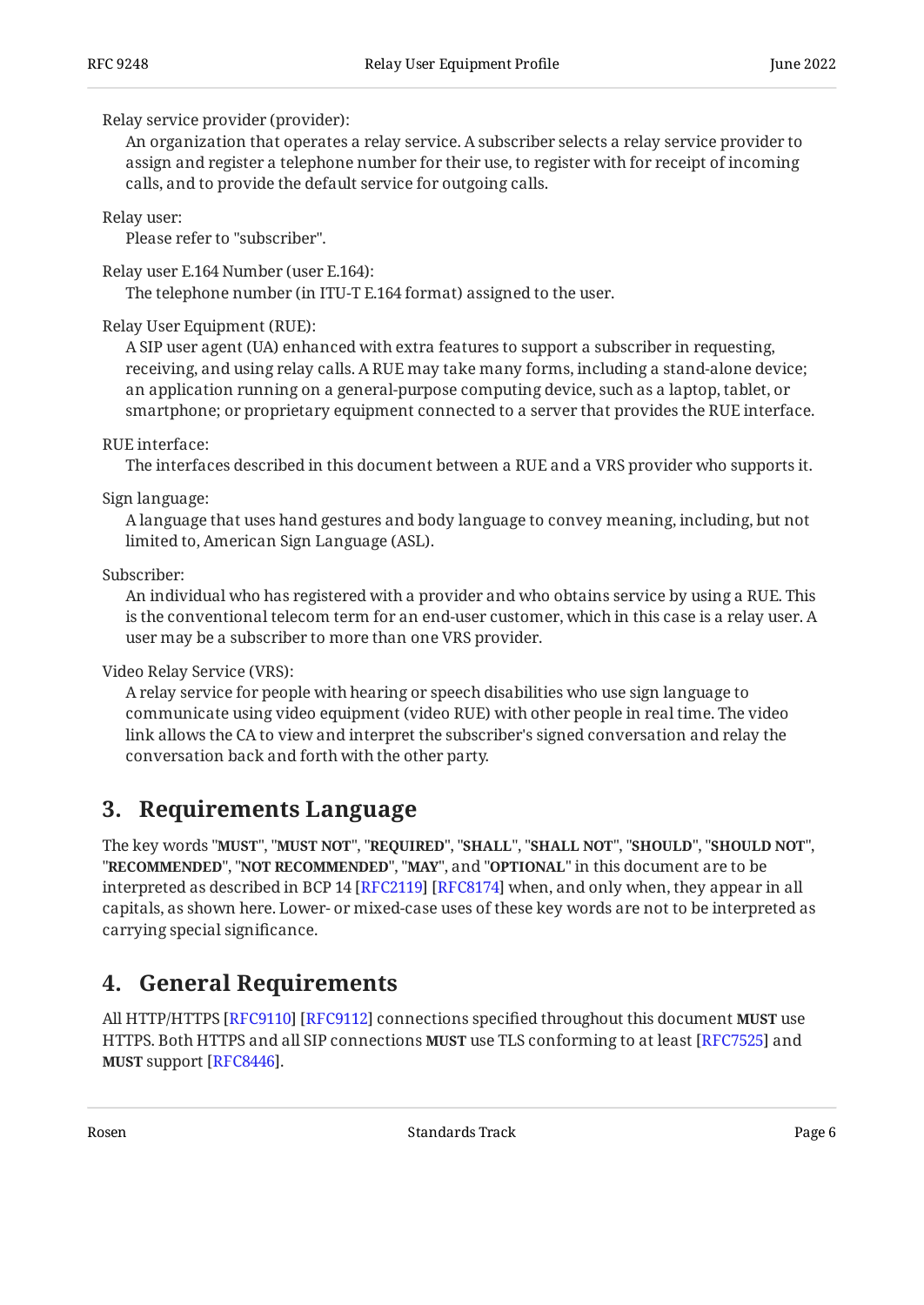All text data payloads not otherwise constrained by a specification in another standards document MUST be encoded as Unicode UTF-8.

Implementations **MUST** support IPv4 and IPv6. Dual-stack support is NOT required, and provider implementations **MAY** support separate interfaces for IPv4 and IPv6 by having more than one server in the appropriate SRV record where there is either an A or AAAA record in each server DNS record but not both. The same version of IP **MUST** be used for both signaling and media of a call unless Interactive Connectivity Establishment (ICE) [RFC8445] is used; in which case, candidates may explicitly offer IPv4, IPv6, or both for any media stream.

# <span id="page-6-0"></span>**[5. SIP Signaling](#page-6-0)**

Implementations of the RUE interface **MUST** conform to the following core SIP standards:

- [[RFC3261\]](#page-30-3) (Base SIP)
- [[RFC3263\]](#page-31-0) (Locating SIP Servers)
- [[RFC3264\]](#page-31-1) (Offer/Answer)
- [[RFC3840\]](#page-31-2) (User Agent Capabilities)
- [[RFC5626\]](#page-32-0) (Outbound)
- [[RFC8866\]](#page-34-3) (Session Description Protocol)
- [[RFC3323\]](#page-31-3) (Privacy)
- [[RFC3605\]](#page-31-4) (RTCP Attribute in SDP)
- [[RFC3311\]](#page-31-5) (UPDATE Method)
- [[RFC5393\]](#page-32-1) (Loop-Fix)
- [[RFC5658\]](#page-32-2) (Record-Route Fix)
- [[RFC5954\]](#page-33-1) (ABNF Fix)
- [[RFC3960\]](#page-32-3) (Early Media)
- [[RFC6442\]](#page-33-2) (Geolocation Header Field)

In the above documents, the RUE device conforms to the requirements of a SIP user agent, and the provider conforms to the requirements of the registrar and proxy server where the document specifies different behavior for different roles. For providers offering a video mail service, **[[RFC6665\]](#page-33-3) (SIP Events) MUST** be implemented to support the Message-Waiting Indicator (MWI) (see [Section 8\)](#page-15-0).

In addition, implementations MUST conform to:

- [[RFC3327\]](#page-31-6) (Path Header Field)
- [[RFC8445\]](#page-34-2) and [RFC8839] (ICE)
- [[RFC3326\]](#page-31-7) (Reason Header Field)
- [[RFC3515\]](#page-31-8) (REFER Method)
- [[RFC3891\]](#page-31-9) (Replaces Header Field)
- [[RFC3892\]](#page-31-10) (Referred-By Header Field)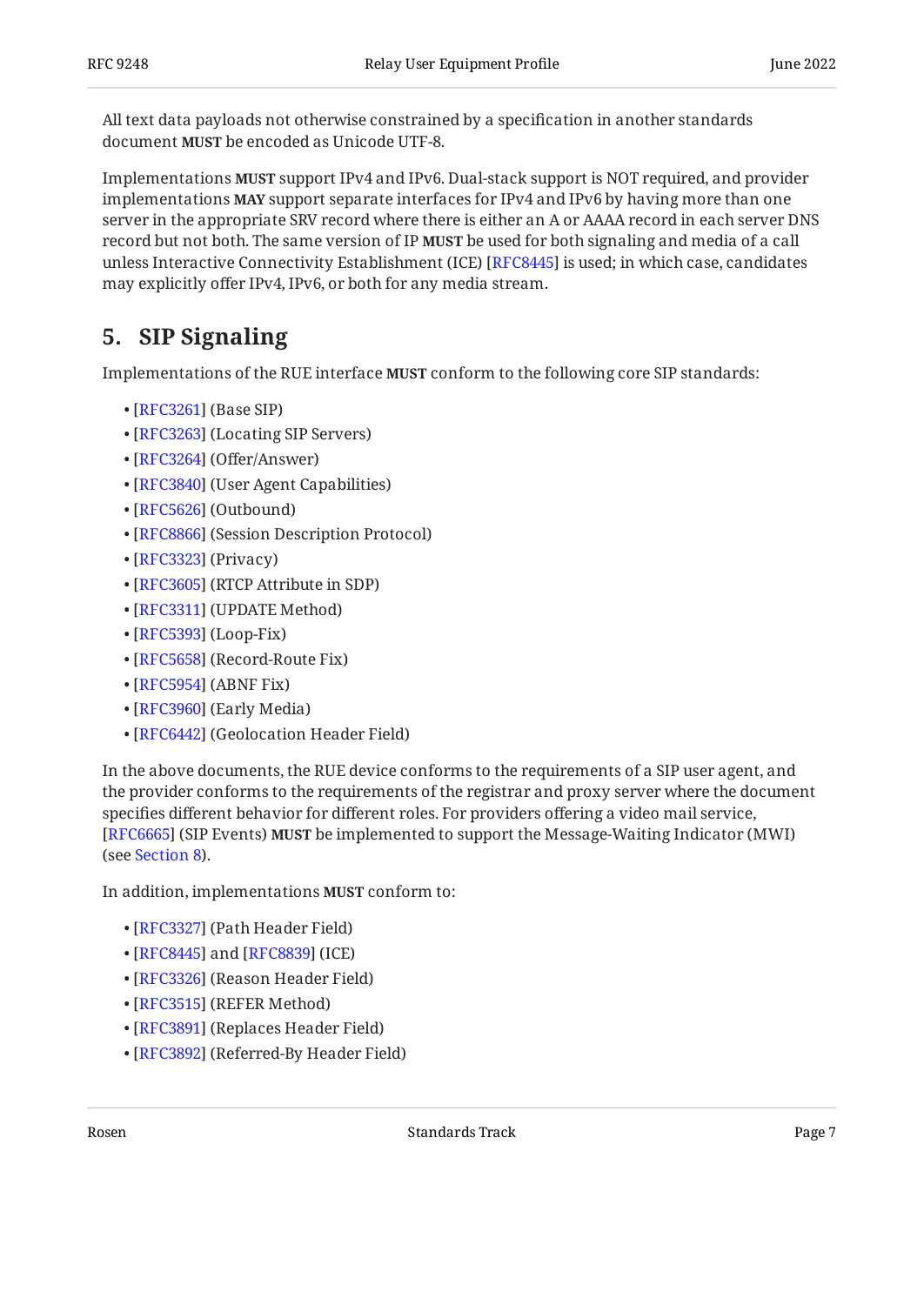Implementations **MUST** implement full ICE, although they **MAY** interwork with user agents that implement ICE-lite.

Implementations **MUST** include a "User-Agent" header field uniquely identifying the RUE application, platform, and version in all SIP requests and **MUST** include a "Server" header field with the same content in SIP responses.

Implementations intended to support mobile platforms **MUST** support [RFC8599] and **MUST** use it as at least one way to support waking up the client from the background state.

The SIP signaling for registration and placing/receiving calls depends on the configuration of various values into the RUE device. [Section 9.2](#page-17-0) describes the configuration mechanism that provides values that are used in the signaling. When the device starts, the configuration mechanism is run, which retrieves the configuration data; then, SIP registration occurs using the values from the configuration. After registration, calls may be sent or received by the RUE device.

### <span id="page-7-0"></span>**[5.1. Registration](#page-7-0)**

The RUE **MUST** register with a SIP registrar, following [RFC3261] and [RFC5626], at a provider it has an account with. If the configuration (see [Section 9.2](#page-17-0)) contains multiple "outbound-proxies" in "RueConfigurationData", then the RUE **MUST** use them as specified in [RFC5626] to establish multiple flows.

The Request-URI for the REGISTER request **MUST** contain the "provider-domain" from the configuration. The To URI and From URI **MUST** be identical URIs and formatted as follows:

- if "user-name" is provided: "username@provider-domain" •
- $\bullet$  if "user-name" is not provided: as specified in [Section 5.4](#page-11-2), use "phone-number" and "providerdomain" from the configuration

The RUE determines the URI to resolve by initially determining if one or more "outbound-proxies" are configured. If they are configured, the URI will be that of one of the "outbound-proxies". If no "outbound-proxies" are configured, the URI will be the Request-URI from the REGISTER request. The RUE extracts the domain from that URI and consults the DNS record for that domain. The DNS entry **MUST** contain NAPTR records conforming to [RFC3263]. One of those NAPTR records specify TLS as the preferred transport for SIP. For example, a DNS NAPTR query for "sip: **MUST** p1.red.example.net" could return:

IN NAPTR 50 50 "s" "SIPS+D2T" "" \_sips.\_tcp.p1.red.example.net IN NAPTR 90 50 "s" "SIP+D2T" "" \_sip.\_tcp.p1.red.example.net

If the RUE receives a 439 (First Hop Lacks Outbound Support) response to a REGISTER request, it **MUST** reattempt registration without using the outbound mechanism.

The registrar **MAY** authenticate the RUE using SIP digest authentication. The credentials to be used **MUST** come from the configuration in [Section 9.2:](#page-17-0) "user-name" if provided or "phone-number" if user-name is not provided, and "sip-password". This "user-name"/"sip-password" combination

Rosen and the Standards Track Page 8 (1991) Standards Track Page 8 (1992) 8 (1992) 8 (1992) 8 (1992) 8 (1992) 8 (1992) 8 (1992) 8 (1992) 8 (1992) 8 (1992) 8 (1992) 8 (1992) 8 (1992) 8 (1992) 8 (1992) 8 (1992) 8 (1992) 8 (1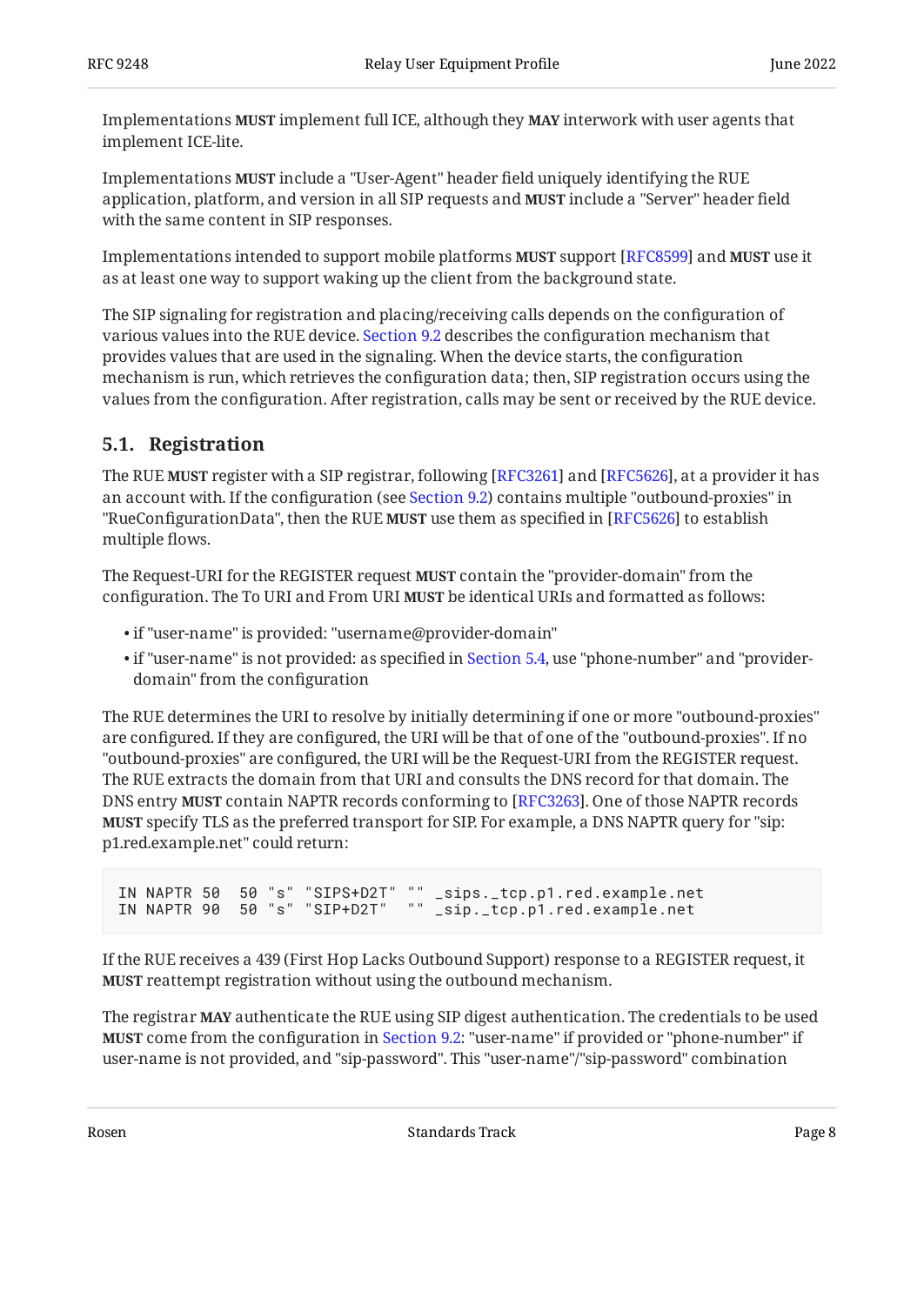**SHOULD NOT** be the same as that used for other purposes, except as expressly described below, such as retrieving the RUE configuration or logging into the provider's customer service portal. be supported by all implementations, and SHA-512 digest algorithms be [[RFC8760\]](#page-34-6) **MUST MUST** supported.

If the registration request fails with an indication that credentials from the configuration are invalid, then the RUE **MUST** retrieve a fresh version of the configuration. If credentials from a freshly retrieved configuration are found to be invalid, then the RUE **MUST** cease attempts to register and inform the RUE user of the problem.

Support for multiple simultaneous registrations with multiple providers by the RUE is **OPTIONAL** for the RUE (and providers do not need any support for this option).

Multiple simultaneous RUE SIP registrations from different RUE devices with the same SIP URI **SHOULD** be permitted by the provider. The provider **MAY** limit the total number of simultaneous registrations. When a new registration request is received that results in exceeding the limit on simultaneous registrations, the provider **MAY** then prematurely terminate another registration; however, it **SHOULD NOT** do this if it would disconnect an active call.

If a provider prematurely terminates a registration to reduce the total number of concurrent registrations with the same URI, it **SHOULD** take some action to prevent the affected RUE from automatically re-registering and re-triggering the condition.

### <span id="page-8-1"></span><span id="page-8-0"></span>**[5.2. Session Establishment](#page-8-0)**

### **[5.2.1. Normal Call Origination](#page-8-1)**

After initial SIP registration, the RUE adheres to SIP [RFC3261] basic call flows, as documented in . [[RFC3665\]](#page-35-5)

A RUE device **MUST** route all outbound calls through an outbound proxy if configured.

The SIP URIs in the To field and the Request-URI **MUST** be formatted as specified in [Section 5.4](#page-11-2) using the destination phone number or as SIP URIs as provided in the configuration ([Section 9.2](#page-17-0)). The domain field of the URIs **SHOULD** be the "provider-domain" from the configuration (e.g., sip: +15551234567@red.example.com;user=phone), except that an anonymous call would not use the provider domain.

Anonymous calls **MUST** be supported by all implementations. An anonymous call is signaled per . [[RFC3323\]](#page-31-3)

The From URI **MUST** be formatted as specified in [Section 5.4](#page-11-2), using the "phone-number" and "provider-domain" from the configuration. It **SHOULD** also contain the display-name from the configuration when present. (Please refer to [Section 9.2.](#page-17-0))

Negotiated media **MUST** follow the requirements specified in [Section 6](#page-12-1) of this document.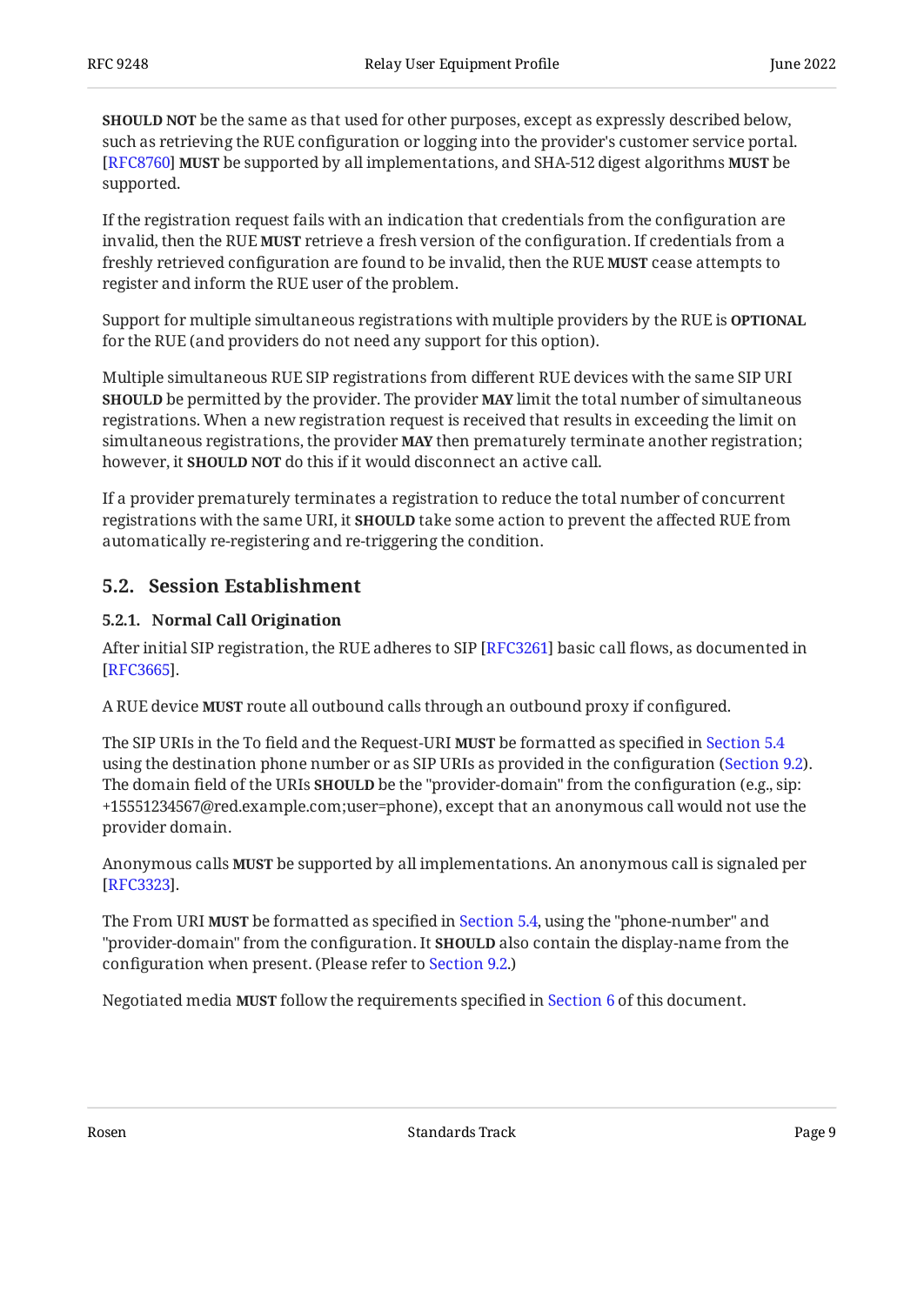To allow time for an unanswered call to time out and direct it to a videomail server, the User Agent Client **MUST NOT** impose a time limit less than the default SIP INVITE transaction timeout of 3 minutes.

#### <span id="page-9-0"></span>**[5.2.2. Dial-Around Origination](#page-9-0)**

Providers and RUE devices **MUST** support both one-stage and two-stage dial-around.

Outbound dial-around calls allow a RUE user to select any provider to provide interpreting services for any call. "Two-stage" dial-around calls involve the RUE calling a telephone number that reaches the dial-around provider and using signing or dual-tone multi-frequency (DTMF) to provide the called party's telephone number. In two-stage dial-around, the To URI is the "frontdoor" URI (see [Section 9.2\)](#page-17-0) in "ProviderConfigurationData" of the dial-around provider. The RUE Provider Selection service ([Section 9.1](#page-16-0)) can be used by the RUE to obtain a list of providers; then, the provider configuration ([Section 9.2.1\)](#page-18-0) can be used to find the front-door URI for each of these providers.

One-stage dial-around is a method where the called party's telephone number is provided in the To URI and the Request-URI, using the domain of the dial-around provider.

For one-stage dial-around, the RUE **MUST** follow the procedures in [Section 5.2.1](#page-8-1) with the following exception: the domain part of the SIP URIs in the To field and the Request-URI **MUST** be the domain of the dial-around provider discovered as described in [Section 9.1.](#page-16-0)

<span id="page-9-1"></span>The following is a partial example of a one-stage dial-around call from VRS user +1-555-222-0001 hosted by red.example.com to a hearing user +1-555-123-4567 using dial-around to green.example.com for the relay service. Only important details of the messages are shown, and many header fields have been omitted: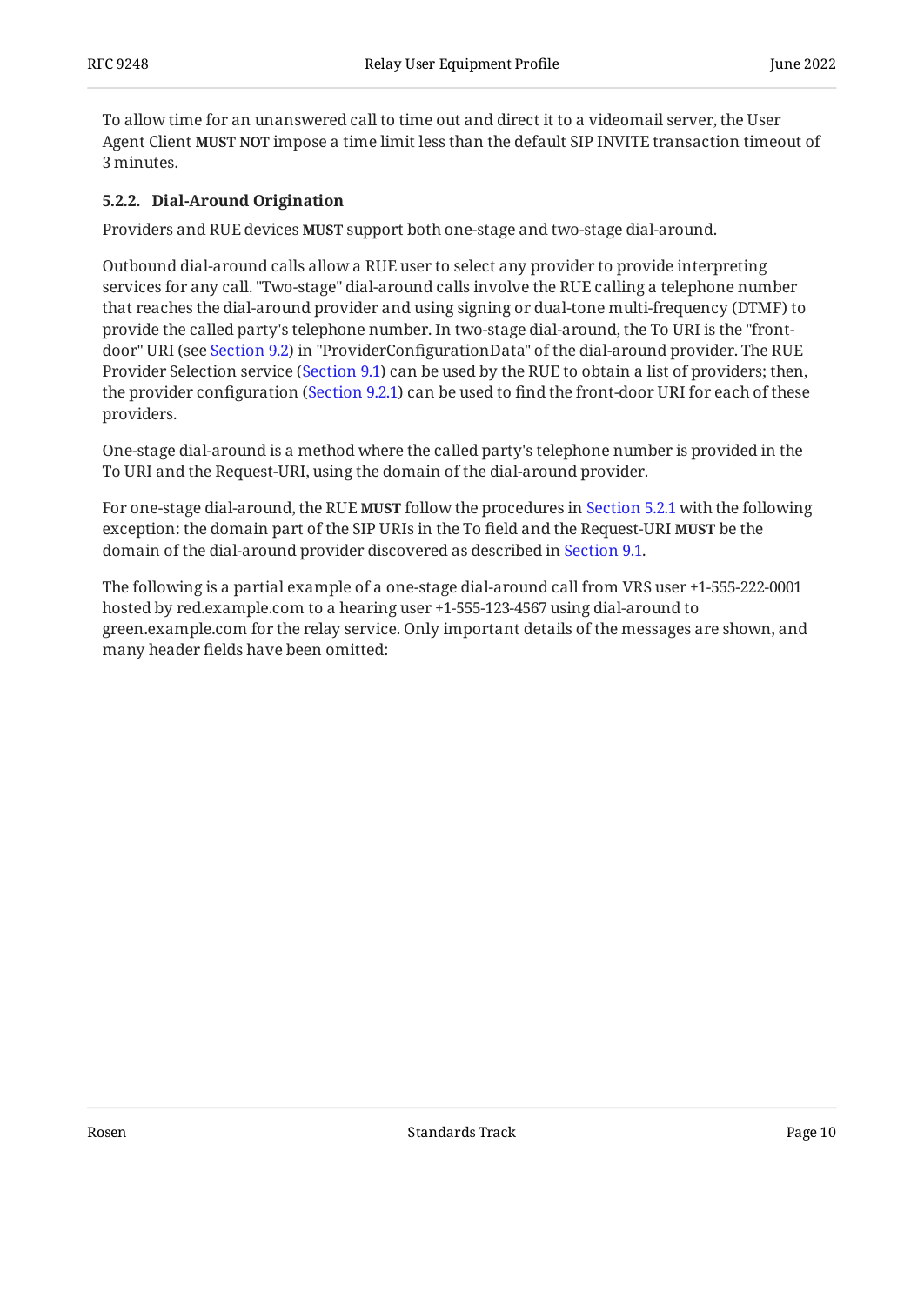```
-+-. ,----+----.<br>RUE| |Default |
   |RUE| |Default | |Dial-Around|
                | | |Provider | | Provider |
 `-+-' `----+----' `-----+-----'
 | | |
     [1] INVITE
                ---->| [2] INVITE
                     | |-------------->|
  Message Details:
  [1] INVITE Rue -> Default Provider
  INVITE sip:+15551234567@green.example.net;user=phone SIP/2.0
  To: <sip:+15551234567@green.example.net;user=phone>
  From: "Bob Smith" <sip:+15552220001@red.example.net;user=phone>
  [2] INVITE Default Provider -> Dial-Around Provider
  INVITE sip:+15551234567@green.example.net;user=phone SIP/2.0
  To: <sip:+15551234567@green.example.net;user=phone>
  From: "Bob Smith" sip:+15552220001@red.example.net;user=phone
  P-Asserted-Identity: sip:+15552220001@red.example.net
```
<span id="page-10-0"></span>*[Figure 1:](#page-10-2) [One-Stage Dial-Around](#page-9-1)* 

#### **[5.2.3. RUE Contact Information](#page-10-0)**

To identify the owner of a RUE, the initial INVITE for a call from a RUE, or the 200 OK the RUE uses to accept a call, identifies the owner by sending a Call-Info header field with a purpose parameter of "rue-owner". The URI **MAY** be an HTTPS URI or Content-ID URL. The latter is defined by [[RFC2392\]](#page-30-4) to locate message body parts. This URI type is present in a SIP message to convey the RUE ownership information as a MIME body. The form of the RUE ownership information is an xCard [RFC6351]. Please refer to [RFC6442] for an example of using content indirection URLs in SIP messages. Note that use of the content indirection URL usually implies multiple message bodies ("mime/multipart"). The RUE owner is the entity that has local control over the device that is not necessarily the legal owner of the equipment. It often is the user, but that is not necessarily true. While no minimum fields in the xCard are specified, the name, address, phone number, and email address of the RUE owner are expected to be supplied.

### <span id="page-10-1"></span>**[5.2.4. Incoming Calls](#page-10-1)**

The RUE **MUST** only accept inbound calls sent to it by a proxy mentioned in the configuration.

If multiple simultaneous RUE SIP registrations from different RUE devices with the same SIP URI exist, the provider **MUST** parallel fork the call to all registered RUEs so that they ring at the same time. The first RUE to reply with a 200 OK answers the call, and the provider **MUST** cancel other call branches using a CANCEL request.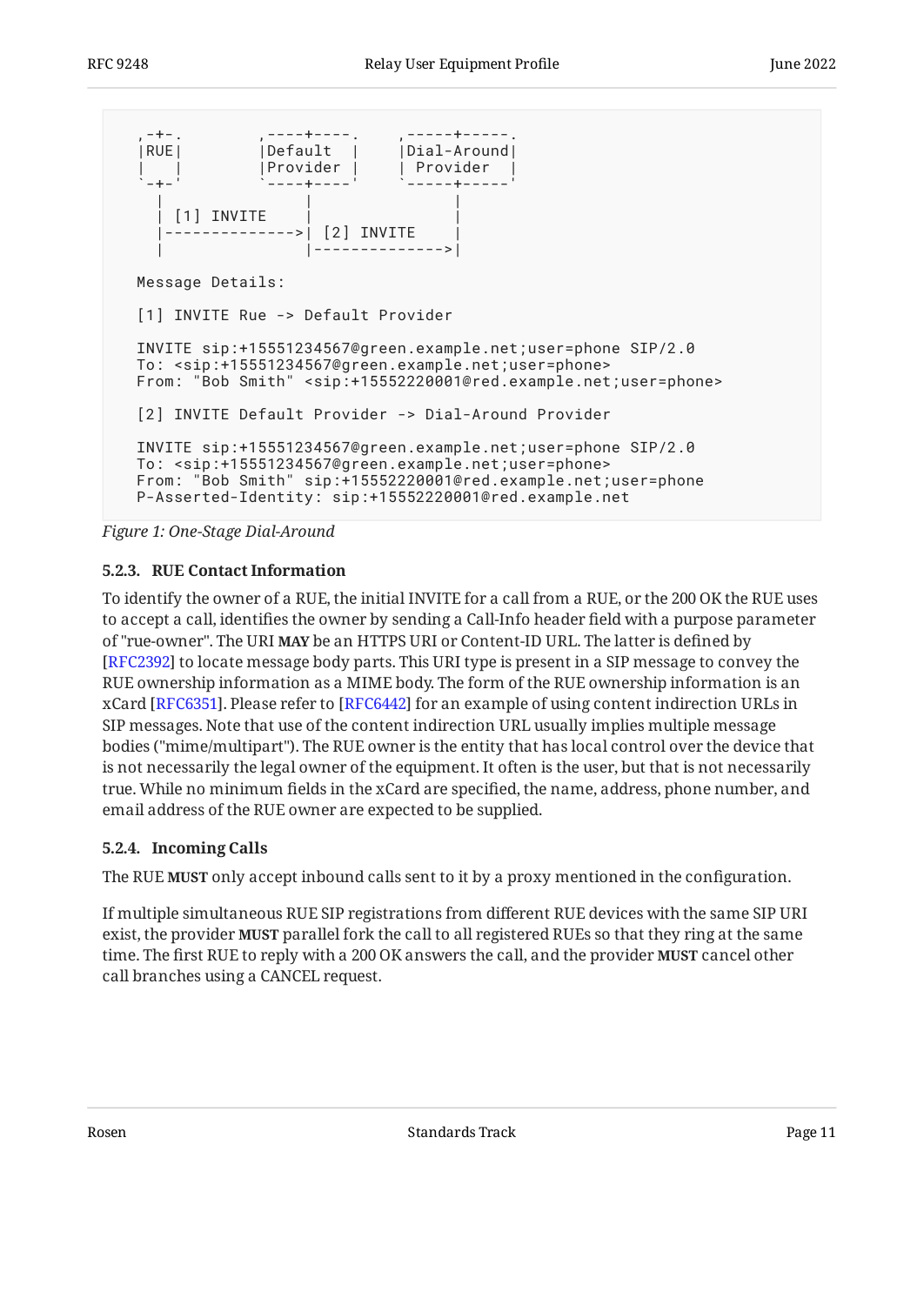#### <span id="page-11-0"></span>**[5.2.5. Emergency Calls](#page-11-0)**

Implementations **MUST** conform to [RFC6881] for handling of emergency calls, except that if the device is unable to determine its own location, it MAY send the emergency call without a Geolocation header field and without a Route header field (since it would be unable to query the Location-to-Service Translation (LoST) server for a route, per [RFC6881]). If an emergency call arrives at the provider without a Geolocation header field, the provider **MUST** supply location by adding the Geolocation header field and MUST supply the route by querying the LoST server with that location.

If the emergency call is to be handled using existing country-specific procedures, the provider is responsible for modifying the INVITE to conform to the country-specific requirements. In this case, the location MAY be extracted from the [RFC6881] conformant INVITE and used to propagate it to the appropriate country-specific entities. If the configuration specifies it, an implementation of a RUE device **MAY** send a Geolocation header field containing its location in the REGISTER request. If implemented, users **MUST** be offered an opt-out. Country-specific procedures might require the location to be preloaded in some entity prior to placing an emergency call; however, the RUE may have a more accurate and timely device location than the manual, preloaded entry. That information **MAY** be used to populate the location to appropriate country-specific entities. Re-registration **SHOULD** be used to update the location, so long as the rate of re-registration is limited if the device is moving.

Implementations **MUST** implement additional data [RFC7852]. RUE devices **MUST** implement data provider information, device information, and owner/subscriber information blocks.

### <span id="page-11-1"></span>**[5.3. Mid-Call Signaling](#page-11-1)**

Implementations **MUST** support re-INVITE to renegotiate media session parameters (among other uses). Per [Section 6.8](#page-14-0), implementations MUST be able to support an INFO message for full frame refresh for devices that do not support SRTCP (please refer to [Section 6.1\)](#page-12-2). Implementations **MUST** support an in-dialog REFER (as described in [RFC3515] and updated by [RFC7647], and including support for norefersub per [RFC4488]) with the Replaces header field [RFC3891] to enable call transfer.

### <span id="page-11-2"></span>**[5.4. URI Representation of Phone Numbers](#page-11-2)**

SIP URIs constructed from non-URI sources (dial strings) and sent to SIP proxies by the RUE **MUST** be represented as follows, depending on whether they can be represented as an E.164 number. In this section, "expressed as an E.164 number" includes numbers, such as toll-free numbers that are not actually E.164 numbers but have the same format.

A dial string that can be expressed as an E.164 phone number **MUST** be represented as a SIP URI with a URI ";user=phone" tag. The user part of the URI **MUST** be in conformance with "globalnumber", as defined in [RFC3966]. The user part **MUST NOT** contain any "visual-separator" characters, as defined in [RFC3966].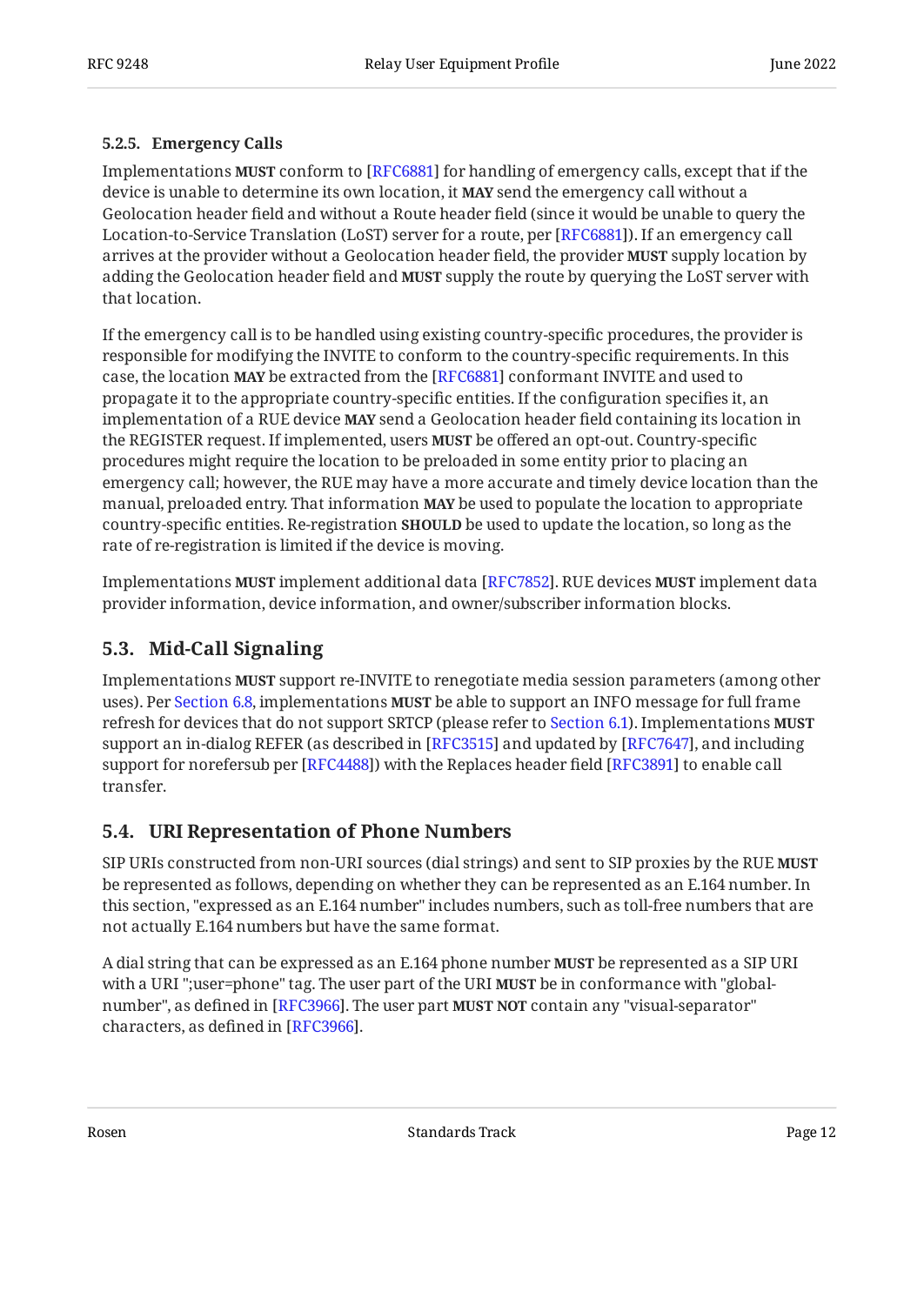Dial strings that cannot be expressed as E.164 numbers **MUST** be represented as dialstring URIs, as specified by [RFC4967], e.g., sip:411@red.example.net;user=dialstring.

The domain part of relay service URIs and User Address of Records (AoR) **MUST** resolve (per [[RFC3263\]](#page-31-0)) to globally routable IPv4 and/or IPv6 addresses.

### <span id="page-12-0"></span>**[5.5. Transport](#page-12-0)**

Implementations **MUST** conform to [RFC8835], except for its guidance on the WebRTC data channel, which this specification does not use. See [Section 6.2](#page-13-0) for how RUE supports real-time text without the data channel.

<span id="page-12-1"></span>Implementations **MUST** support SIP outbound [RFC5626] (please also refer to [Section 5.1\)](#page-7-0).

# **[6. Media](#page-12-1)**

This specification adopts the media specifications for WebRTC [RFC8825]. Where WebRTC defines how interactive media communications may be established using a browser as a client, this specification assumes a normal SIP call. Various RTPs, RTCPs, SDPs, and specific media requirements specified for WebRTC are adopted for this document. Explicit requirements from the WebRTC suite of documents are described below .

To use WebRTC with this document, a gateway that presents a WebRTC server interface towards a browser and a RUE client interface towards a provider is assumed. The gateway would interwork signaling and, as noted below, interwork at least any real-time text media in order to allow a standard browser-based WebRTC client to be a VRS client. The combination of the browser client and the gateway would be a RUE user. This document does not specify the gateway.

The following sections specify the WebRTC documents to which conformance is required. "Mandatory to Implement" means a conforming implementation **MUST** implement the specified capability. It does not mean that the capability must be used in every session. For example, Opus is a Mandatory-to-Implement audio codec, and all conforming implementations must support Opus. However, an implementation presenting a call across the RUE interface (where the call originates in the PSTN or an older, non-RUE-compatible device, which only offers G.711 audio) does not need to include the Opus codec in the offer, since it cannot be used with that call. Conformance to this document allows end-to-end RTCP and media congestion control for audio and video.

### <span id="page-12-2"></span>**[6.1. SRTP and SRTCP](#page-12-2)**

Implementations **MUST** support [RFC8834], except that MediaStreamTracks are not used. ImplementationsMUST conform to Section 6.4 of [RFC8827].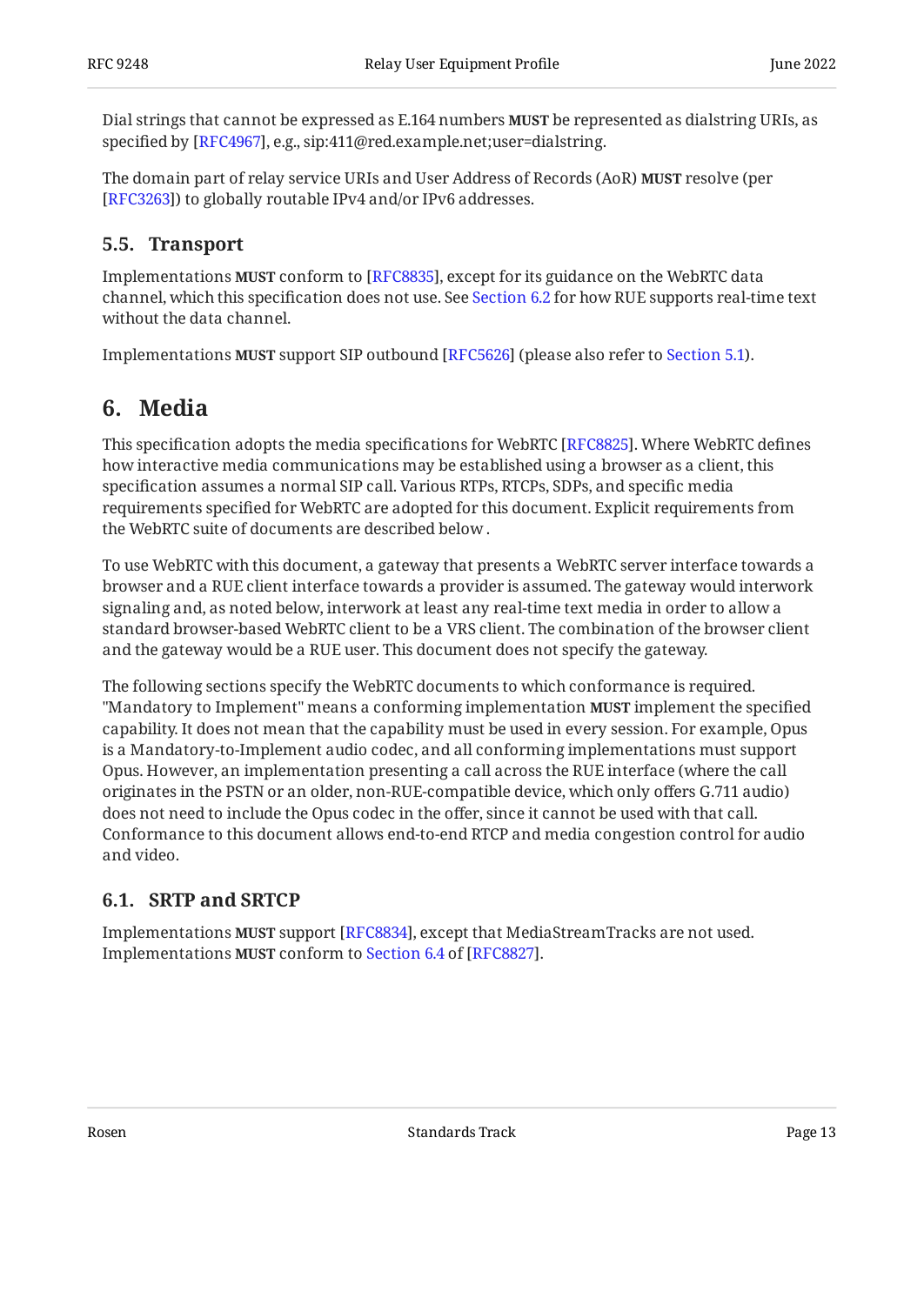### <span id="page-13-0"></span>**[6.2. Text-Based Communication](#page-13-0)**

Implementations **MUST** support real-time text [RFC4102] [RFC4103] via T.140 media. One original and two redundant generations **MUST** be transmitted and supported with a 300 ms transmission interval. Implementations **MUST** support [RFC9071], especially for emergency calls. Note that [[RFC4103\]](#page-32-8) is not how real-time text is transmitted in WebRTC, and some form of transcoder would be required to interwork real-time text in the data channel of WebRTC to [RFC4103] real-time text.

Transport of T.140 real-time text in WebRTC is specified in [RFC8865], using the WebRTC data channel. [[RFC8865\]](#page-34-11) also has some advice on how gateways between [RFC4103] and [RFC8865] should operate. It is **RECOMMENDED** that [RFC8865], including multiparty support, be used for communication with browser-based WebRTC implementations. Implementations **MUST** support . [[RFC9071\]](#page-35-6)

### <span id="page-13-1"></span>**[6.3. Video](#page-13-1)**

Implementations **MUST** conform to [RFC7742] with the following exceptions: only H.264, as specified in [RFC7742], is Mandatory to Implement, and VP8 support is **OPTIONAL** at both the device and providers. This is because backwards compatibility is desirable, and older devices do not support VP8.

### <span id="page-13-2"></span>**[6.4. Audio](#page-13-2)**

<span id="page-13-3"></span>Implementations **MUST** conform to [RFC7874].

### **[6.5. DTMF Digits](#page-13-3)**

Implementations **MUST** support the "audio/telephone-event" [RFC4733] media type. They **MUST** support conveying event codes 0 through 11 (DTMF digits "0"-"9", "\*","#") defined in Table 7 of [[RFC4733\]](#page-32-9). Handling of other tones is **OPTIONAL**.

### <span id="page-13-4"></span>**[6.6. Session Description Protocol](#page-13-4)**

The SDP offers and answers **MUST** conform to the SDP rules in [RFC8829] except that the RUE interface uses SIP transport for SDP. The SDP for real-time text **MUST** specify the T.140 payload type [RFC4103].

### <span id="page-13-5"></span>**[6.7. Privacy](#page-13-5)**

The RUE **MUST** provide for user privacy by implementing a local one-way mute, without signaling, for both audio and video. However, RUE **MUST** maintain any states in the network (e.g., NAT bindings) by periodically sending media packets on all active media sessions containing silence, comfort noise, blank screen, etc., per [RFC6263].

Rosen **Rosen Standards Track** Page 14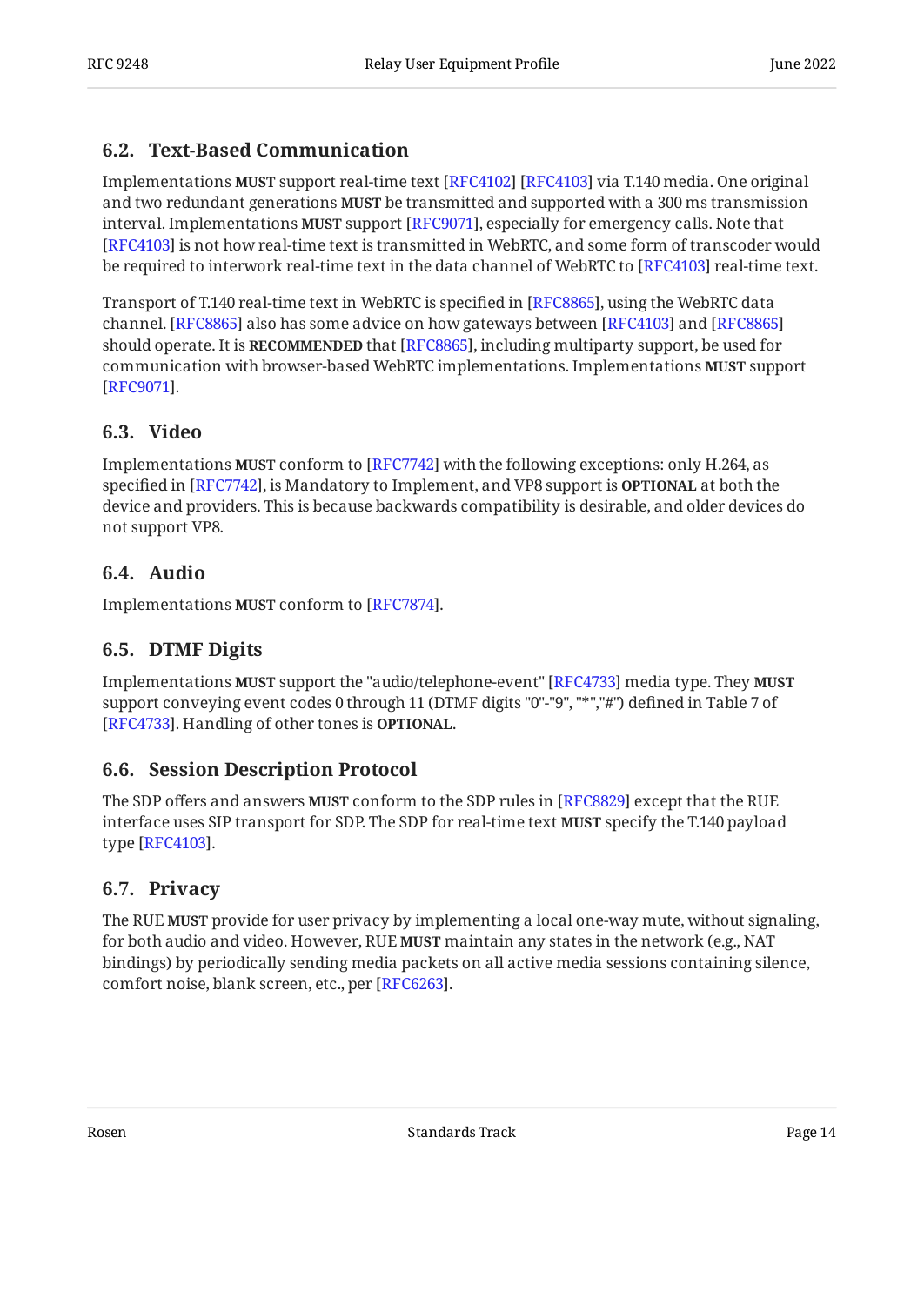### <span id="page-14-0"></span>**[6.8. Negative Acknowledgement, Picture Loss Indicator, and Full](#page-14-0) [Intraframe Request Features](#page-14-0)**

The NACK, FIR, and Picture Loss Indicator (PLI) features, as described in [RFC4585] and [RFC5104], **MUST** be implemented. Availability of these features **MUST** be announced with the "ccm" feedback value. NACK should be used when negotiated and conditions warrant its use and the other end supports it. Signaling picture losses as a PLI should be preferred. FIR should be used only in situations where not sending a decoder refresh point would render the video unusable for the users,as per Section 4.3.1.2 of [RFC5104].

For backwards compatibility with calling devices that do not support the foregoing methods, implementations **MUST** implement SIP INFO messages to send and receive XML-encoded Picture Fast Update messages according to [RFC5168].

# <span id="page-14-2"></span><span id="page-14-1"></span>**[7. Contacts](#page-14-1)**

### **[7.1. CardDAV Login and Synchronization](#page-14-2)**

Support of vCard Extensions to WebDAV (CardDAV) by providers is **OPTIONAL**.

The RUE **MUST** and providers **MAY** be able to synchronize the user's contact directory between the RUE endpoint and one maintained by the user's VRS provider using CardDAV [[RFC6352\]](#page-33-11) . [[RFC6764\]](#page-33-12)

The configuration (see [Section 9.2\)](#page-17-0) RueConfigurationData **MAY** supply a "carddav-username" and "carddav-domain" identifying a CardDAV server and address book for this account, plus an optional "carddav-password".

Toaccess the CardDAV server and address book, the RUE **MUST** follow Section 6 of [RFC6764], using the configured carddav-username and carddav-domain in place of an email address. If the request triggers a challenge for digest authentication credentials, the RUE **MUST** continue using matching carddav-username and carddav-password from the configuration. If no carddavusername and carddav-password are configured, the RUE **MUST** use the SIP user-name and sippassword from the configuration. If the SIP credentials fail, the RUE **MUST** query the user.

Synchronization using CardDAV **MUST** be a two-way synchronization service, with proper handling of asynchronous adds, changes, and deletes at either end of the transport channel.

<span id="page-14-3"></span>The RUE **MAY** support other CardDAV services.

### **[7.2. Contacts Import/Export Service](#page-14-3)**

Implementations **MUST** be able to export/import the list of contacts in xCard [RFC6351] XML format.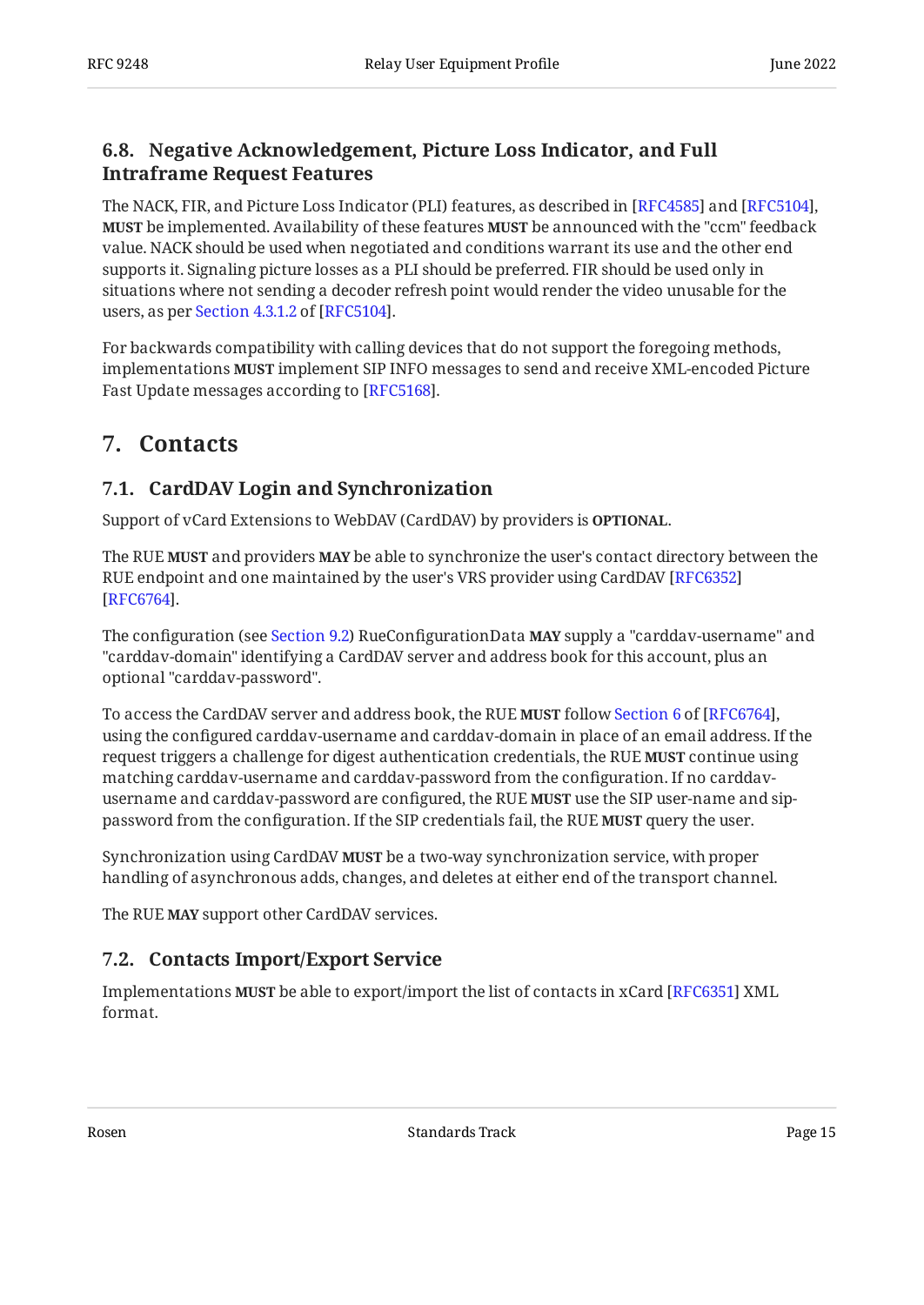The RUE accesses this service via the "contacts-uri" in the configuration. The URL **MUST** resolve to identify a web server resource that imports/exports contact lists for authorized users.

The RUE stores/retrieves the contact list (address book) by issuing an HTTPS POST or GET request. If the request triggers a challenge for digest authentication credentials, the RUE **MUST** attempt to continue using the "contacts-username" and "contacts-password" from the configuration. If no contacts-username is configured, the SIP user-name from the configuration is used; if the SIP user-name is not configured, the phone-number is used. If user-name or phone-number is used, the sip-password is used to authenticate to the contact list server.

# <span id="page-15-0"></span>**[8. Video Mail](#page-15-0)**

Support for video mail includes a retrieval mechanism and a Message-Waiting Indicator (MWI). Message storage is not specified by this document. RUE devices **MUST** support message retrieval using a SIP call to a specified SIP URI using DTMF to manage the mailbox, as well as a browserbased interface reached at a specified HTTPS URI. If a provider supports video mail, at least one of these mechanisms MUST be supported. RUE devices MUST support both. See [Section 9.2](#page-17-0) for how the URI to reach the retrieval interface is obtained.

Implementations **MUST** support subscriptions to "message-summary" events [RFC3842] to the URI specified in the configuration. Providers **MUST** support MWI if they support video mail. RUE devices **MUST** support MWI.

The "videomail" and "mwi" properties in the configuration (see RueConfigurationData in [Section](#page-18-1) [9.2.2](#page-18-1)) give the URIs for message retrieval and "message-summary" subscription.

In notification bodies, if detailed message summaries are available, messages with video **MUST** be reported using "message-context-class multimedia-message", as defined in [RFC3458] .

# <span id="page-15-1"></span>**[9. Provisioning and Provider Selection](#page-15-1)**

To simplify how users interact with RUE devices, the RUE interface separates provisioning into two parts. One provides a directory of providers so that a user interface can allow easy provider selection either for registering or for dial-around. The other provides configuration data for the device for each provider.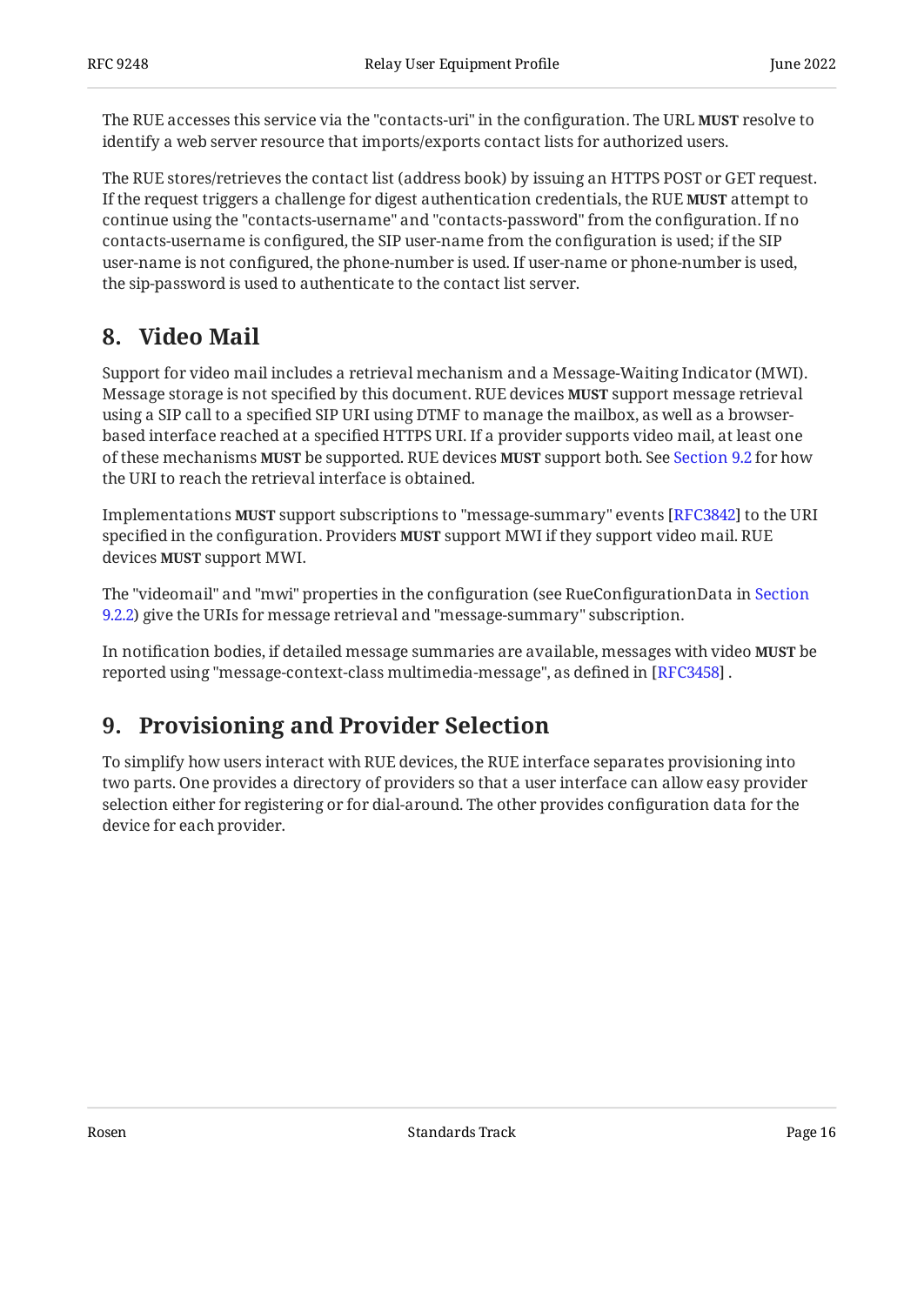### <span id="page-16-0"></span>**[9.1. RUE Provider Selection](#page-16-0)**

To allow the user to select a relay service, the RUE **MAY** at any time obtain (typically on startup) a list of providers that provide service in a country. IANA has established a registry that contains a two-letter country code and a list entry point string (see [Section 10.1\)](#page-29-1). The entry point, when used with the following OpenAPI interface, returns a list of provider names for a country code suitable for display, with a corresponding entry point to obtain information about that provider. No mechanism to determine the country where the RUE is located is specified in this document. Typically, the country is the home country of the user but may be a local country while traveling. Some countries allow support from their home country when traveling abroad. Regardless, the RUE device will need to allow the user to choose the country.

Each country that supports VRS using this specification **MAY** support the provider list. This document does not specify who maintains the list. Some possibilities are a regulator or an entity designated by a regulator, an agreement among providers to provide the list, or a user group.

The interface to obtain the list of providers is described by an OpenAPI [OpenAPI] interface description. In that interface description, the "servers" component includes an occurrence of "localhost". The value from the registry of the "list entry point" string for the desired country is substituted for "localhost" in the "servers" component to obtain the server URI prefix of the interface to be used to obtain the list of providers for that country. The "Providers" path then specifies the rest of the URI used to obtain the list. For example, if the list entryPoint is "example.com/api", the provider list would be obtained from https://example.com/api/rum/v1/ Providers.

The V1.0 "ProviderList" is a JSON object consisting of an array where each entry describes one provider. Each entry consists of the following items:

- name: This parameter contains the text label identifying the provider and is meant to be displayed to the human VRS user.
- $\bullet$  providerEntryPoint: A string used for configuration purposes by the RUE (as discussed in [Section 9.2](#page-17-0)). The string **MUST** start with a domain but **MAY** include other URI path elements after the domain.

<span id="page-16-1"></span>The VRS user interacts with the RUE to select from the provider list one or more providers with whom the user has already established an account, wishes to establish an account, or wishes to use the provider for a one-stage dial-around.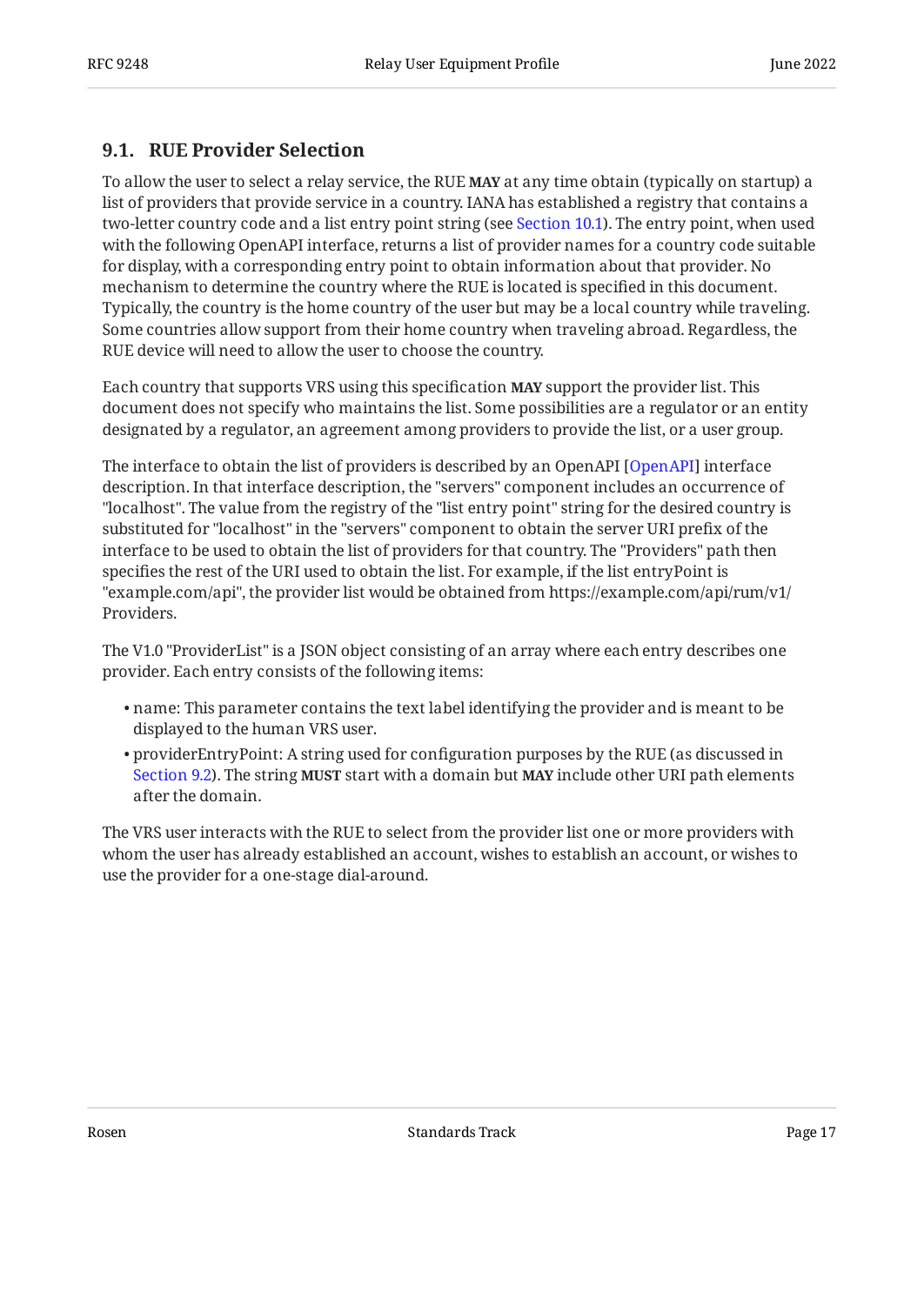```
{
    "providers": [
\{ \{ \} "name": "Red",
 "entryPoint": "red.example.net"
         },
\{ \cdot \cdot \cdot \cdot \cdot \cdot \cdot \cdot \cdot \cdot \cdot \cdot \cdot \cdot \cdot \cdot \cdot \cdot \cdot \cdot \cdot \cdot \cdot \cdot \cdot \cdot \cdot \cdot \cdot \cdot \cdot \cdot \cdot \cdot \cdot \cdot 
             "name": "Green",
             "entryPoint": "green.example.net"
         },
          {
 "name": "Blue",
 "entryPoint": "blue.example.net"
         }
     ]
}
```
<span id="page-17-0"></span>*[Figure 2:](#page-17-1) [Example of a ProviderList JSON Object](#page-16-1)* 

### **[9.2. R](#page-17-0)UE Confi[guration Service](#page-17-0)**

A RUE device may retrieve a provider configuration using a simple HTTPs web service. There are two entry points. One is used without user credentials, and the response includes configuration data for new user signup and dial-around. The other uses a locally stored username and password that results from a new user signup to authenticate to the interface and returns configuration data for the RUE.

The interface to obtain configuration data is described by an OpenAPI [\[OpenAPI](#page-30-5)] interface description. In that interface description, the "servers" component string includes an occurrence of "localhost". The entry point string obtained from the provider list [\(Section 9.1](#page-16-0)) is substituted for "localhost" to obtain the server prefix of the interface. The path then specifies the rest of the URI used to obtain the list. For example, if the entryPoint from the provider list is "red.example.net", the provider configuration would be obtained from https://red.example.net/rum/V1/ ProviderConfig and the RUE configuration would be obtained from https://red.example.net/rum/ V1/RueConfig.

In both the queries, an optional parameter may be provided to the interface, which is an API Key (apiKey). The implementation **MAY** have an apiKey obtained from the provider and specific to the implementation. The method used to obtain the apiKey is not specified in this document. The provider **MAY** refuse to provide service to an implementation presenting an apiKey it does not recognize.

Also in both queries, the RUE device provides a client-provided, required parameter, which contains an instance identifier (instanceId). This parameter **MUST** be the same value each time this instance (same implementation on same device) queries the interface. This **MAY** be used by the provider, for example, to associate a location with the instance for emergency calls. This should be globally unique. A Universally Unique Identifier (UUID) is suggested.

Rosen and the Standards Track Contract Page 18 and the Standards Track Contract Page 18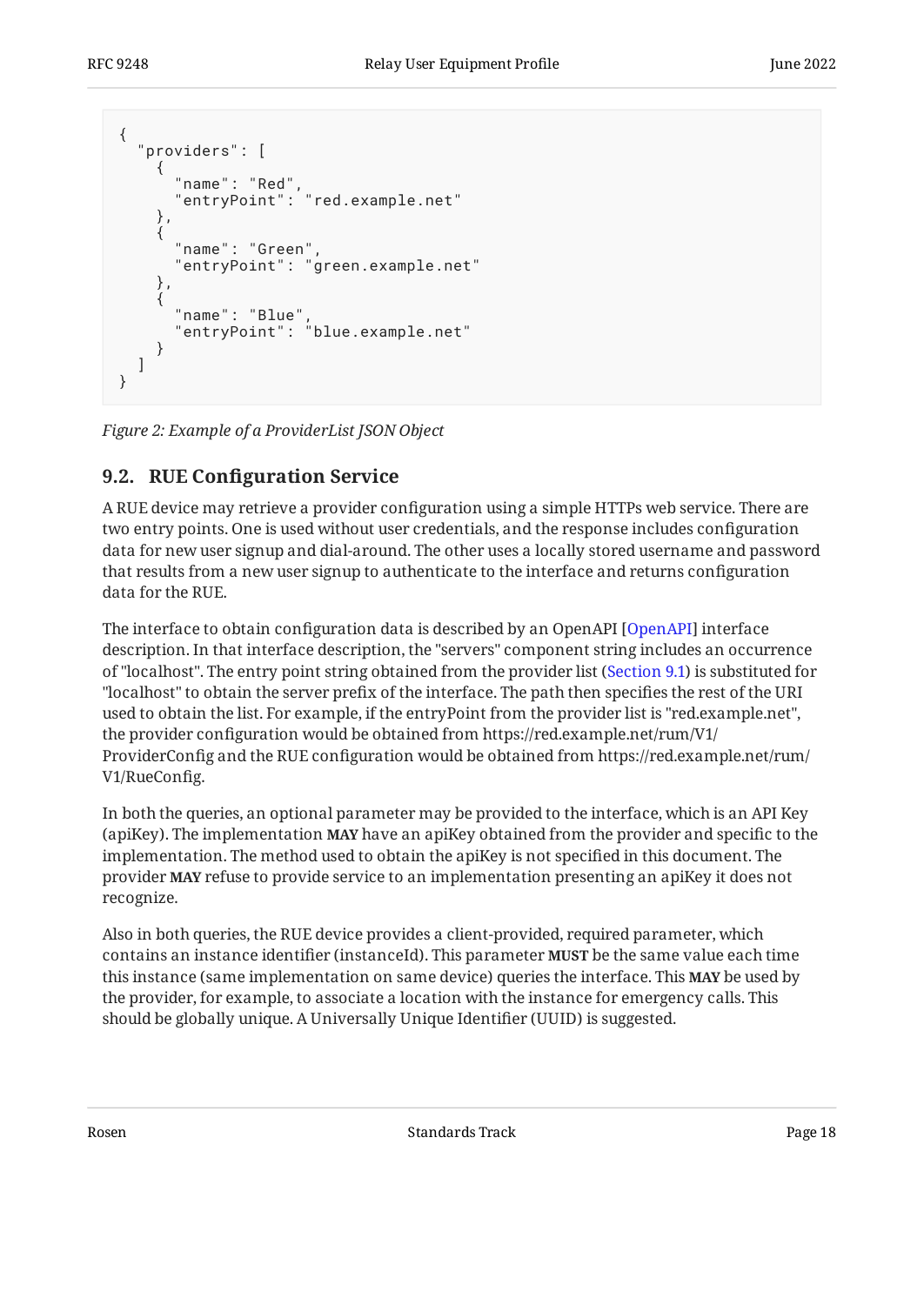For example, a query for the RUE configuration could be https://red.example.net/rum/V1/ RueConfig?apiKey="t65667Ajjss90uuuDisKt8999"&instanceId="5595b5a3-0687-4b8e-9913 a7f2a04fb7bd"

The data returned is a JSON object consisting of key/value configuration parameters to be used by the RUE.

The configuration data payload includes the following data items. Items not noted as (**OPTIONAL**) are **REQUIRED**. If other unexpected items are found, they **MUST** be ignored.

### <span id="page-18-0"></span>**[9.2.1. Provider Con](#page-18-0)figuration**

- signup: (**OPTIONAL**) an array of JSON objects consisting of:
	- language: entry from the IANA "Language Subtag Registry" ( [https://www.iana.org/](https://www.iana.org/assignments/language-subtag-registry) [assignments/language-subtag-registry](https://www.iana.org/assignments/language-subtag-registry)). Normally, this would be a written language tag.
	- uri: a URI to the website for creating a new account in the supported language. The new user signup URI may only initiate creation of a new account. Various vetting, approval, and other processes may be needed, which could take time, before the account is established. The result of creating a new account would be account credentials (e.g., username and password), which would be manually entered into the RUE device that forms the authentication parameters for the RUE configuration service described below in [Section](#page-18-1) [9.2.2](#page-18-1).
- dial-around: an array of JSON objects consisting of:
	- language: entry from the IANA "Language Subtag Registry". Normally, this would be a sign language tag.
	- front-door: a URI to a queue of interpreters supporting the specified language for a two-◦ stage dial-around.
	- oneStage: a URI that can be used with a one-stage dial-around [\(Section 5.2.2](#page-9-0)) using an interpreter supporting the specified language.
- helpDesk: (**OPTIONAL**) an array of JSON objects consisting of:
	- language: entry from the IANA "Language Subtag Registry". Normally, this would be a sign language tag; although, it could be a written language tag if the help desk only supports a chat interface.
	- uri: a URI that reaches a help desk for callers supporting the specified language. The URI **MAY** be a SIP URI for help provided with a SIP call or **MAY** be an HTTPS URI for help provided with a browser interface.

A list is specified so that the provider can offer multiple choices to users for language and interface styles.

#### <span id="page-18-1"></span>**[9.2.2. R](#page-18-1)UE Confi[guration](#page-18-1)**

• lifetime: (OPTIONAL) specifies how long (in seconds) the RUE MAY cache the configuration values. Values may not be valid when lifetime expires. If the RUE caches configuration values, it **MUST** cryptographically protect them against unauthorized disclosure (e.g., by other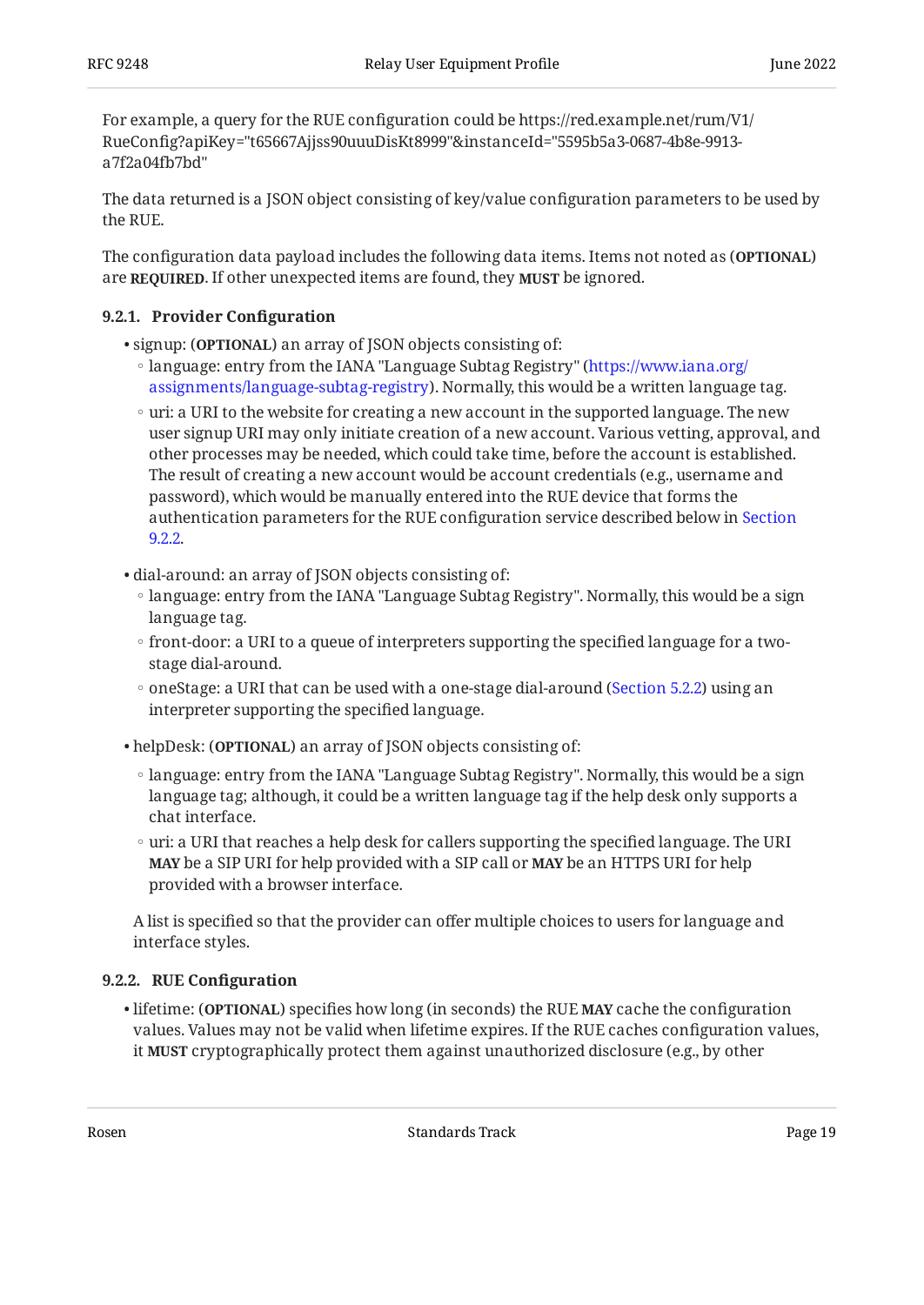applications on the platform the RUE is built on). The RUE **SHOULD** retrieve a fresh copy of the configuration before the lifetime expires or as soon as possible after it expires. The lifetime is not guaranteed, i.e., the configuration may change before the lifetime value expires. In that case, the provider **MAY** indicate this by generating authorization challenges to requests and/ or prematurely terminating a registration. Emergency calls **MUST** continue to work. If not specified, the RUE **MUST** fetch new configuration data every time it starts.

- sip-password: (**OPTIONAL**) a password used for SIP, STUN, and TURN authentication. The RUE device retains this data, which it **MUST** cryptographically protect against unauthorized disclosure (e.g., by other applications on the platform the RUE is built on). If it is not supplied but was supplied on a prior invocation of this interface, the most recently supplied password be used. If it was never supplied, the password used to authenticate to the configuration **MUST** service is used for SIP, as well as STUN and TURN servers mentioned in this configuration.
- phone-number: (**REQUIRED**) the telephone number (in E.164 format) assigned to this subscriber. This becomes the user portion of the SIP URI identifying the subscriber.
- $\bullet$  user-name: (OPTIONAL) a username used for authenticating to the provider. If not provided, phone-number is used.
- display-name: (OPTIONAL) a human-readable display name for the subscriber.
- provider-domain: (**REQUIRED**) the domain for the provider. This becomes the server portion of the SIP URI identifying the subscriber.
- <code>outbound-proxies: (OPTIONAL)</code> an array of URIs of SIP proxies to be used when sending requests to the provider.
- $\bullet$  mwi: (OPTIONAL) a URI identifying a SIP event server that generates "message-summary" events for this subscriber.
- **v**ideomail: (OPTIONAL) a SIP or HTTPS URI that can be used to retrieve video mail messages.
- <code>contacts: (OPTIONAL)</code> an HTTPS URI ("contacts-uri"), (OPTIONAL) "contacts-username", and "contacts-password" that may be used to export (retrieve) the subscriber's complete contact list managed by the provider. At least the URI **MUST** be provided if the subscriber has contacts. If contact-username and contacts-password are not supplied, the sip credentials are used. If the contacts-username is provided, contacts-password **MUST** be provided. If contactspassword is provided, contacts-username **MUST** be provided.
- <code>carddav: (OPTIONAL)</code> an address ("carddav-domain"), (OPTIONAL) "carddav-username", and "carddav-password" identifying a "CardDAV" server and account that can be used to synchronize the RUE's contact list with the contact list managed by the provider. If carddavusername and carddav-password are not supplied, the sip credentials are used. If the carddav-username is provided, carddav-password **MUST** be provided. If carddav-password is provided, carddav-username MUST be provided.
- $\bullet$  sendLocationWithRegistration: (<code>OPTIONAL</code>) true if the RUE should send a Geolocation header field with REGISTER; false if it should not. Defaults to false if not present.
- ice-servers: (**OPTIONAL**) an array of server types and URLs identifying STUN and TURN servers available for use by the RUE for establishing media streams in calls via the provider. If the same URL provides both STUN and TURN services, it **MUST** be listed twice, each with different server types.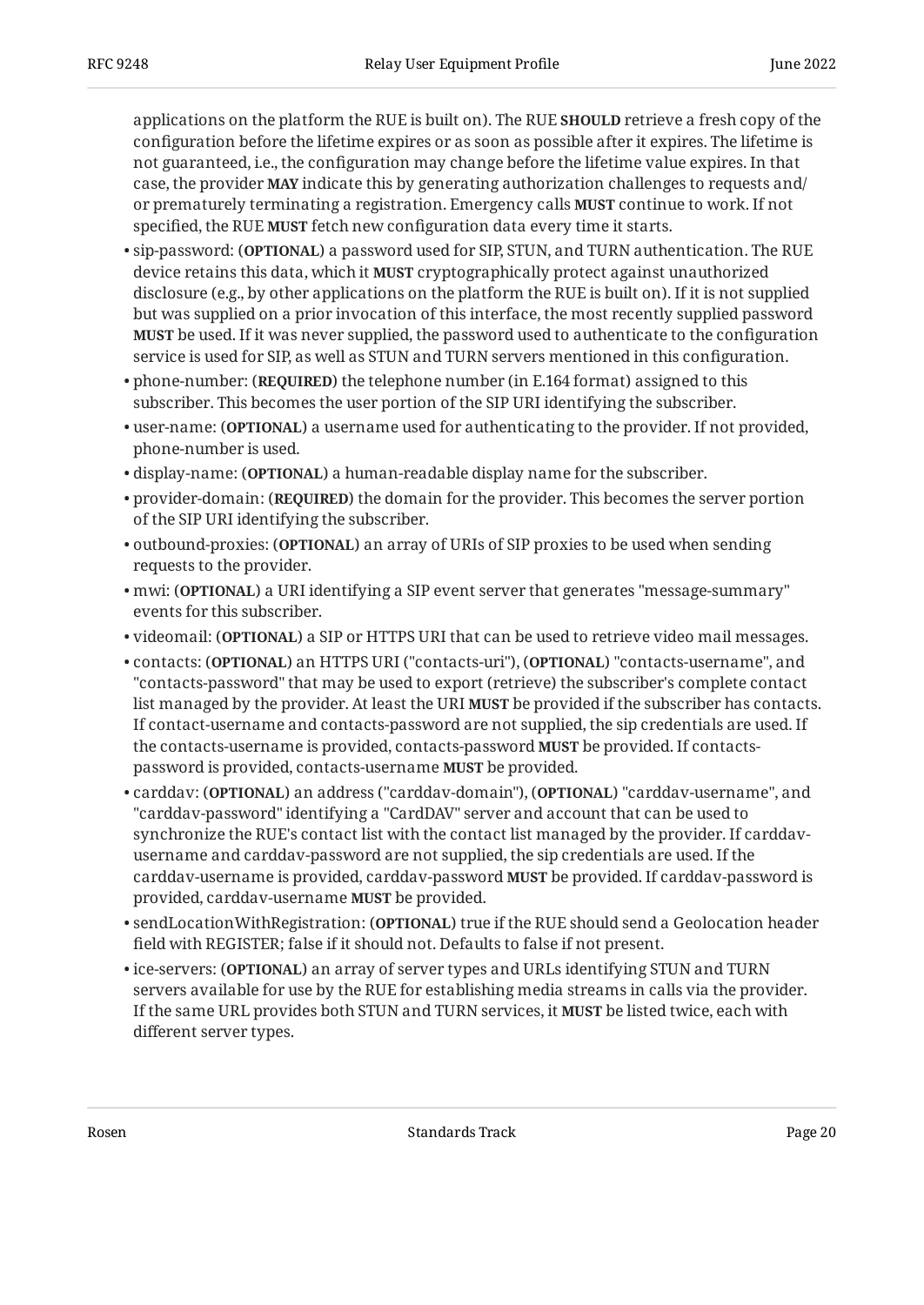#### <span id="page-20-0"></span>**[9.2.3. Versions](#page-20-0)**

Both web services also have a simple version mechanism that returns a list of versions of the web service it supports. This document describes version 1.0. Versions are displayed as a major version, followed by a period ".", followed by a minor version, where the major and minor versions are integers. A backwards compatible change within a major version **MAY** increment only the minor version number. A non-backwards, compatible change **MUST** increment the major version number. Backwards compatibility applies to both the server and the client. Either may have any higher or lower minor revision and interoperate with its counterpart with the same major version. To achieve backwards compatibility, implementations **MUST** ignore any object members they do not implement. Minor version definitions **SHALL** only add objects, optional members of existing objects, and non-mandatory-to-use functions and **SHALL NOT** delete or change any objects, members of objects, or functions. This means an implementation of a specific major version and minor version is backwards compatible with all minor versions of the major version. The version mechanism returns an array of supported versions, one for each major version supported, with the minor version listed being the highest-supported minor version.

Unless the per-country provider list service is operated by a provider at the same base URI as that provider's configuration service, the version of the configuration service **MAY** be different from the version of the provider list service.

```
{
 "versions": [
\{ \{ \}\frac{1}{2}"major": 1,
                 "minor": 6
 },
\{ \cdot \cdot \cdot \cdot \cdot \cdot \cdot \cdot \cdot \cdot \cdot \cdot \cdot \cdot \cdot \cdot \cdot \cdot \cdot \cdot \cdot \cdot \cdot \cdot \cdot \cdot \cdot \cdot \cdot \cdot \cdot \cdot \cdot \cdot \cdot \cdot 
                 "major": 2,
                 "minor": 13
 },
\{ \{ \} "major": 3,
                 "minor": 2
              }
      ]
}
```
<span id="page-20-1"></span>*[Figure 3: Example of a Version JSON Object](#page-20-2)* 

### <span id="page-20-3"></span>**[9.2.4. Examples](#page-20-1)**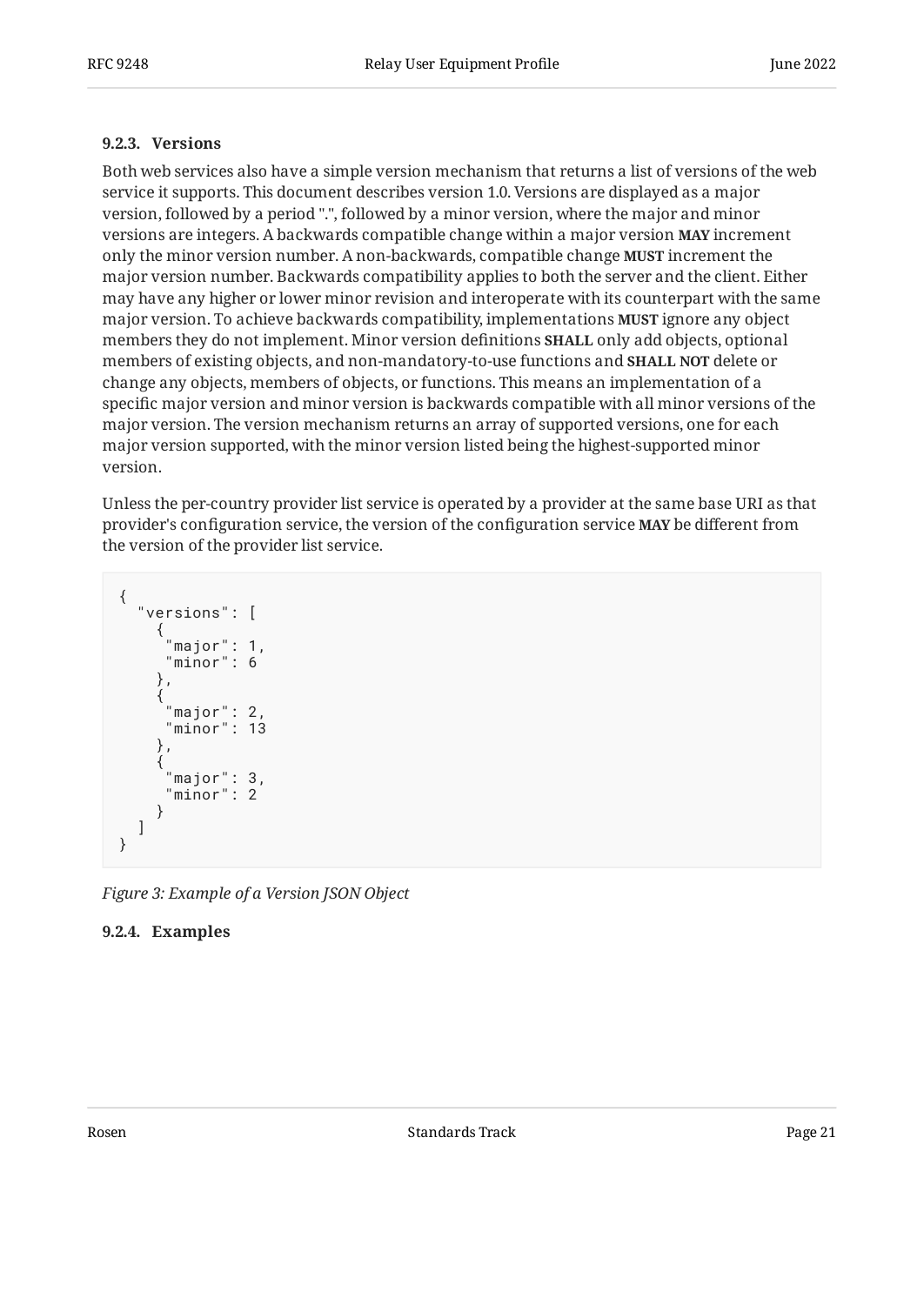```
{
  "signUp": [
 { "language" : "en", "uri" : "https:hello-en.example.net"},
 { "language" : "es", "uri" : "https:hello-es.example.net"} ] ,
 "dial-around": [
 { "language" : "en", "front-door" : "sip:fd-en.example.net",
 "oneStage" : "sip:1stg-eng.example.com" } ,
 { "language" : "es", "front-door" : "sip:fd-es.example.net",
 "oneStage" : "sip:1stg-spn.example.com" } ] ,
 "helpDesk": [
 { "language" : "en", "uri" : "sip:help-en.example.net"} ,
 { "language" : "es", "uri" : "sip:help-es.example.net"} ]
}
```
*[Figure 4:](#page-21-1) [Example JSON Provider Con](#page-20-3)figuration Payload* 

```
{
 "lifetime": 86400,
 "display-name" : "Bob Smith",
 "phone-number": "+15551234567",
 "provider-domain": "red.example.net",
 "outbound-proxies": [
     "sip:p1.red.example.net",
 "sip:p2.red.example.net" ],
 "mwi": "sip:+15551234567@red.example.net;user=phone",
 "videomail": "sip:+15551234567@vm.red.example.net;user=phone",
 "contacts": {
     "contacts-uri":
        "https://red.example.net:443/c/3617b719-2c3a-46f4-9c13",
     "contacts-username": "bob",
     "contacts-password": "XhOT4ch@ZEi&3u2xEYQNMO^5UGb"
 },
 "carddav": {
 "carddav-domain": "carddav.example.com",
 "carddav-username": "bob",
 "carddav-password": "sj887%dd*jJty%87hyys5hHT"
 },
 "sendLocationWithRegistration": false,
   "ice-servers": [
      {"stun":"stun.red.example.com:19302" },
      {"turn":"turn.red.example.com:3478"}
   ]
}
```
<span id="page-21-0"></span>*[Figure 5: Example JSON RUE Con](#page-21-2)figuration Payload* 

### **[9.2.5. Using the Provider Selection and RUE Con](#page-21-0)figuration Services Together**

One way to use these two services is:

1. At startup, the RUE retrieves the provider list for the country it is located in.

Rosen **Rosen Standards Track Page 22** Standards Track Page 22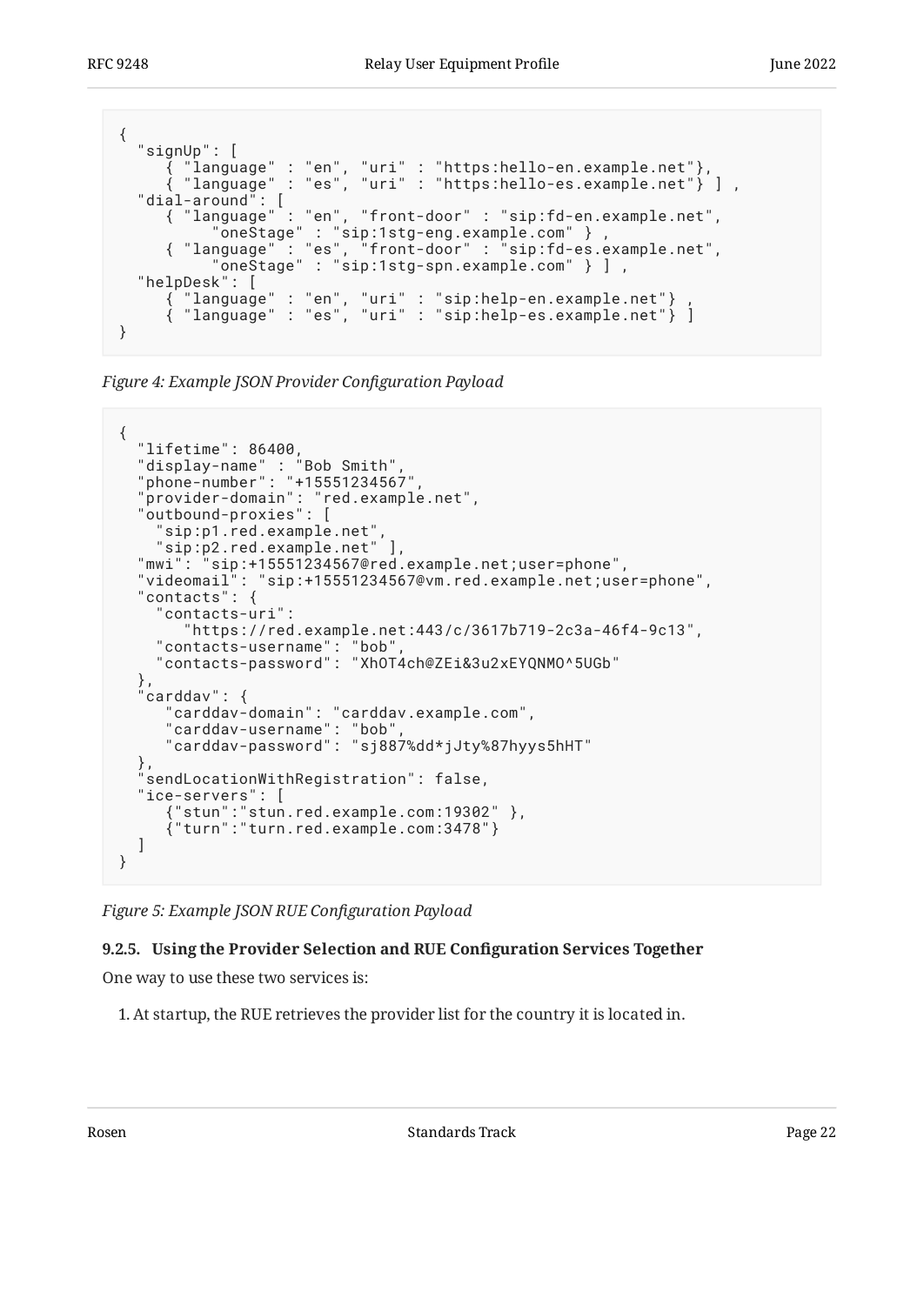2. For each provider in the list:

- If the RUE does not have credentials for that provider, if requested by the user, use the ProviderConfig path without credentials to obtain signup, dial-around, and help desk information.
- If the RUE has credentials for that provider, use the RueConfig path with the locally stored credentials to configure the RUE for that provider.

### <span id="page-22-0"></span>**[9.3. OpenAPI Interface Descriptions](#page-22-0)**

The interfaces in Sections [9.1](#page-16-0) and [9.2](#page-17-0) are formally specified with OpenAPI 3.0 [\[OpenAPI](#page-30-5)] descriptions in YAML form.

The OpenAPI description below is normative. If there is any conflict between the text or examples and this section, the OpenAPI description takes precedence.

<span id="page-22-2"></span><span id="page-22-1"></span>**[9.3.1. Provider List](#page-22-1)**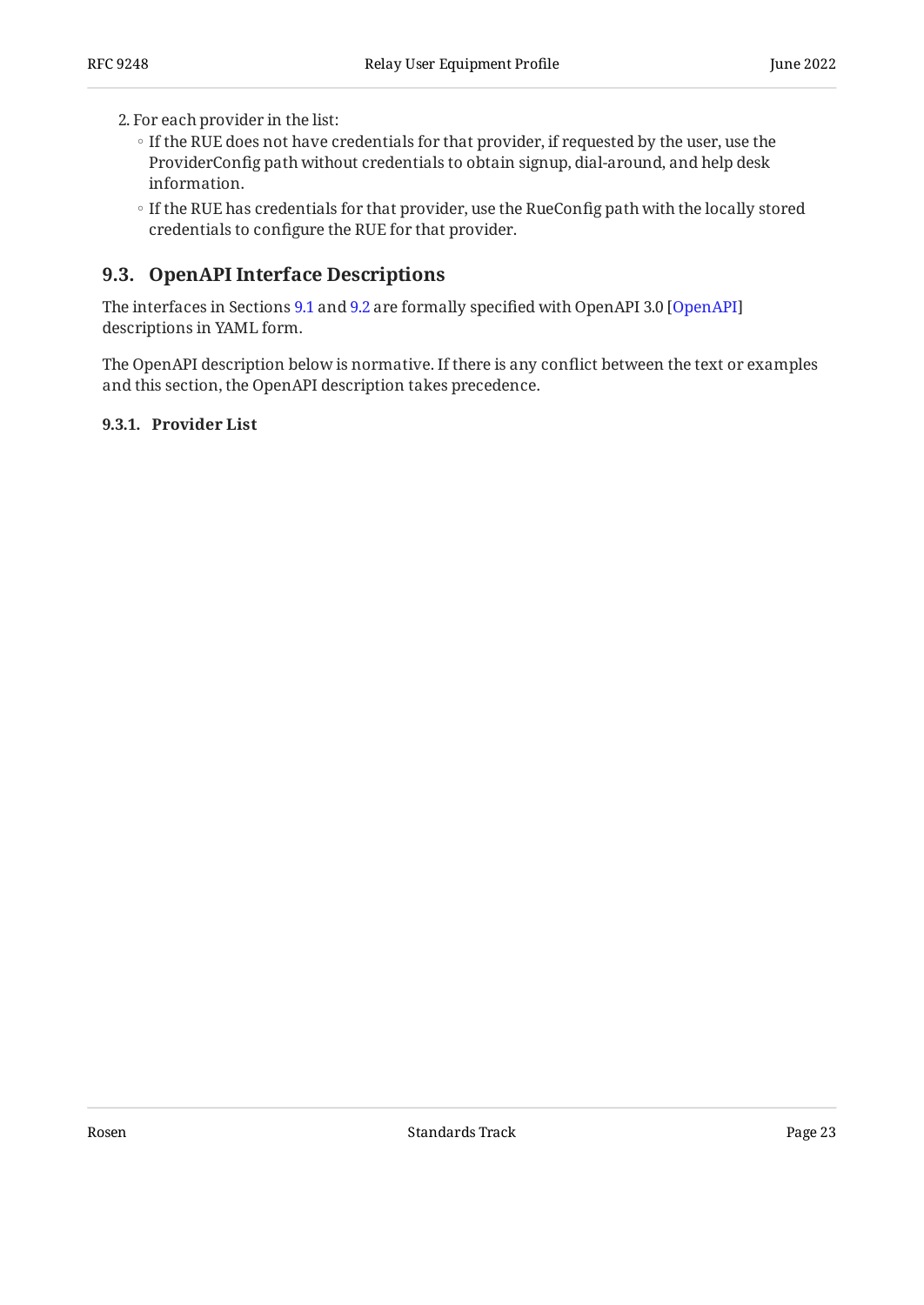```
openapi: 3.0.1
info:
   title: RUM Provider List API
   version: "1.0"
servers:
   - url: https://localhost/rum/v1
paths:
   /Providers:
     get:
       summary: Get a list of providers and domains to get
                 config data from
       operationId: GetProviderList
       responses:
          '200':
           description: List of providers for a country
            content:
              application/json:
                schema:
                  $ref: '#/components/schemas/ProviderList'
   /Versions:
     servers:
       - url: https://localhost/rum
         description: Override base path for Versions query
     get:
       summary: Retrieves all supported versions
       operationId: RetrieveVersions
       responses:
          '200':
            description: Versions supported
           content:
              application/json:
                schema:
                  $ref: '#/components/schemas/VersionsArray'
components:
   schemas:
     ProviderList:
       type: object
       required:
          - providers
       properties:
         providers:
            type: array
            items:
              type: object
              required:
                - name
                - providerEntryPoint
              properties:
                name:
                  type: string
                  description: Human-readable provider name
                providerEntryPoint:
                  type: string
                  description: Provider entry point for interface
     VersionsArray:
       type: object
       required:
```
Rosen **Rosen Standards Track Page 24** Standards Track Page 24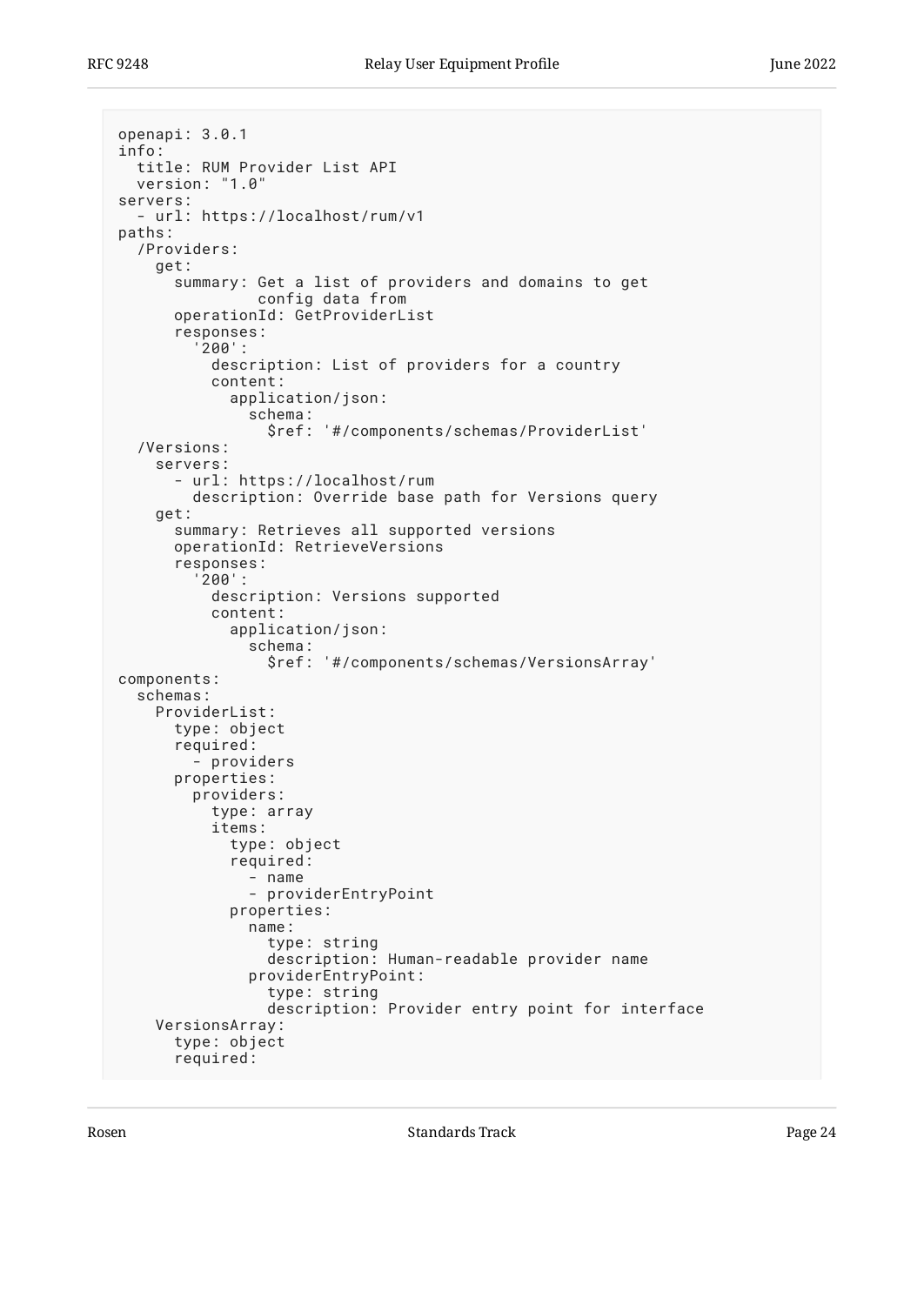```
 - versions
      properties:
        versions:
          type: array
          items:
            type: object
            required:
 - major
 - minor
            properties:
              major:
                type: integer
                format: int32
                description: Version major number
              minor:
                type: integer
                format: int32
                description: Version minor number
```
<span id="page-24-0"></span>*[Figure 6:](#page-23-0) [Provider List OpenAPI Description \(RueProviderList.yaml\)](#page-22-2)* 

#### <span id="page-24-1"></span>**[9.3.2. C](#page-24-0)onfi[guration](#page-24-0)**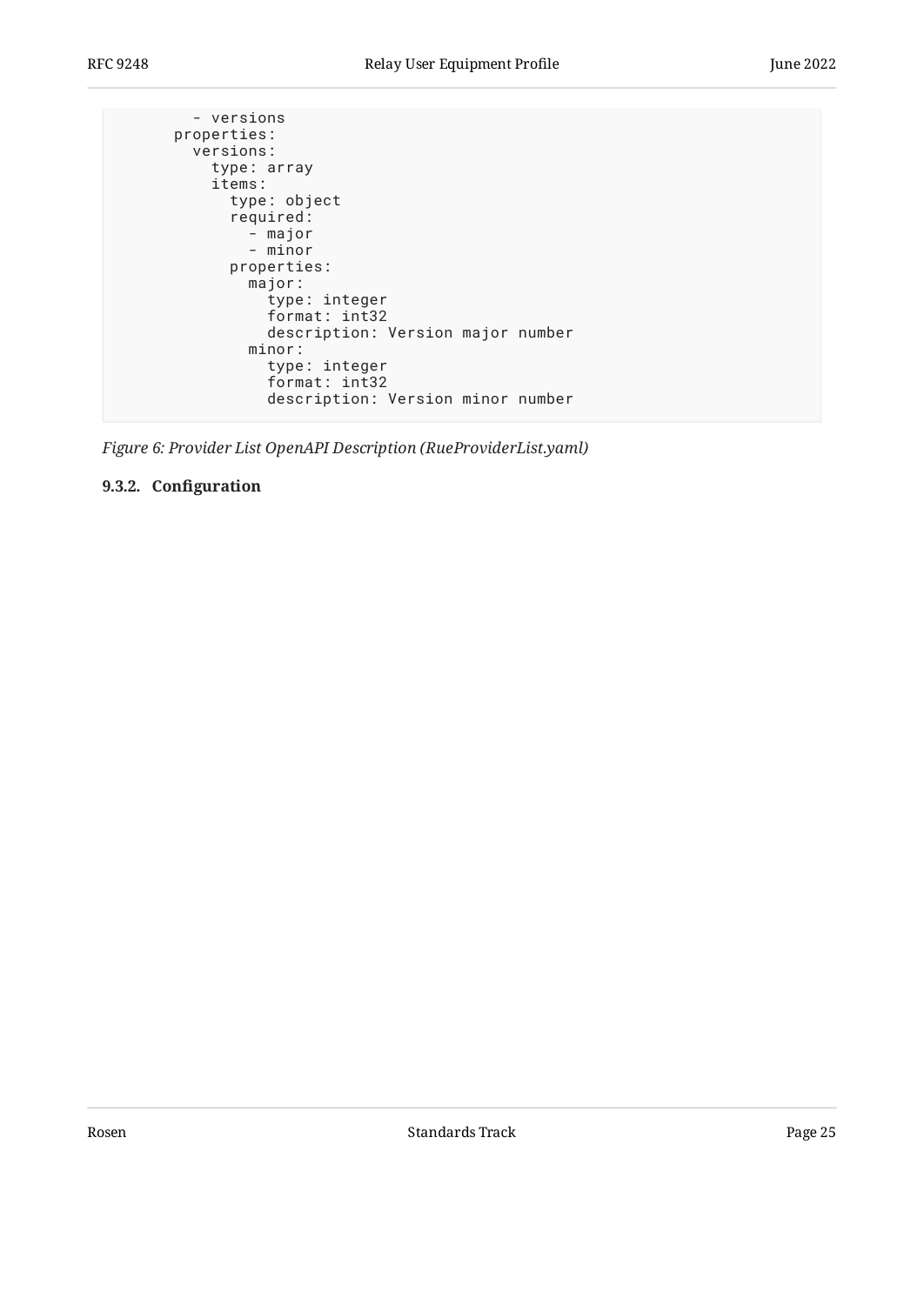```
openapi: 3.0.1
info:
   title: RUM Configuration API
   version: "1.0"
servers:
   - url: https://localhost/rum/v1
paths:
   /ProviderConfig:
     get:
       summary: Configuration data for one provider
       operationId: GetProviderConfiguration
       parameters:
         - in: query
           name: apiKey
            schema:
              type: string
           description: API Key assigned to this implementation
         - in: query
           name: instanceId
            schema:
              type: string
            required: true
           description: Unique string for this implementation
                         on this device
       responses:
          '200':
            description: Configuration object
           content:
              application/json:
                schema:
                  $ref:
                    '#/components/schemas/ProviderConfigurationData'
   /RueConfig:
     get:
       summary: Configuration data for one RUE
       operationId: GetRueConfiguration
       parameters:
         - in: query
           name: apiKey
            schema:
              type: string
           description: API Key assigned to this implementation
         - in: query
           name: instanceId
            schema:
              type: string
            required: true
           description: Unique string for this implementation
                         on this device
       responses:
          '200':
           description: Configuration object
           content:
              application/json:
                schema:
                  $ref: '#/components/schemas/RueConfigurationData'
   /Versions:
```
Rosen and the Standards Track Page 26 and the Standards Track Page 26 and the Page 26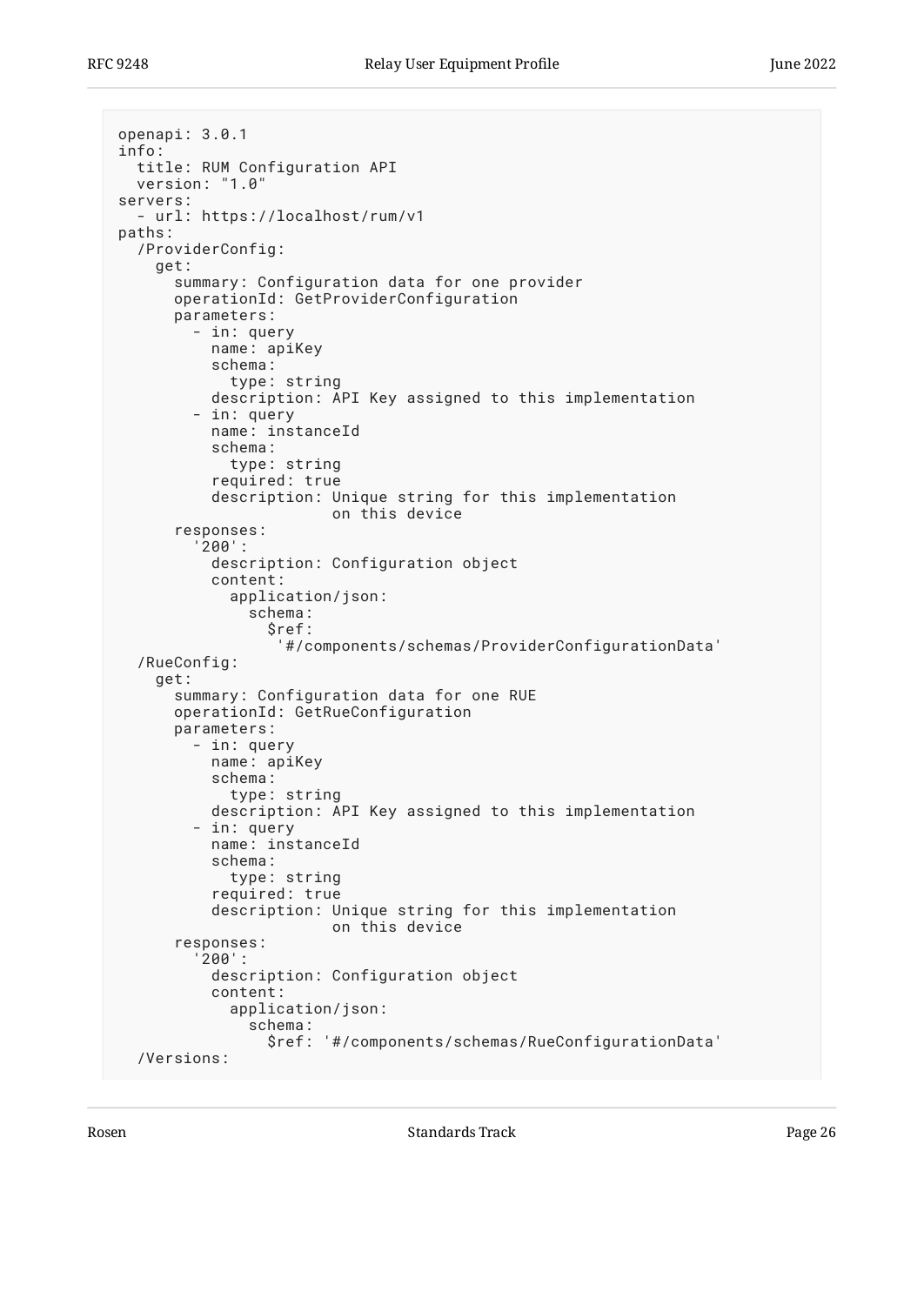```
 servers:
       - url: https://localhost/rum
         description: Override base path for Versions query
     get:
       summary: Retrieves all supported versions
       operationId: RetrieveVersions
       responses:
          '200':
            description: Versions supported
            content:
              application/json:
                schema:
                  $ref: '#/components/schemas/VersionsArray'
components:
   schemas:
     ProviderConfigurationData:
       type: object
       required:
          - dial-around
       properties:
         signup:
            type: array
            items:
              type: object
              required:
                - language
                - uri
              properties:
                language:
                  type: string
                  description: Entry from IANA "Language Subtag
                     Registry"
                uri:
                  type: string
                  format: uri
                  description: URI to signup website supporting
                     this language
         dial-around:
            type: array
            items:
              type: object
              required:
                - language
                - front-door
                - oneStage
              properties:
                language:
                  type: string
                  description: Entry from IANA "Language Subtag
                    Registry"
                front-door:
                  type: string
                  format: uri
                  description: SIP URI for two-stage dial-around
                oneStage:
                  type: string
                  format: uri
                  description: SIP URI for one-stage dial-around
```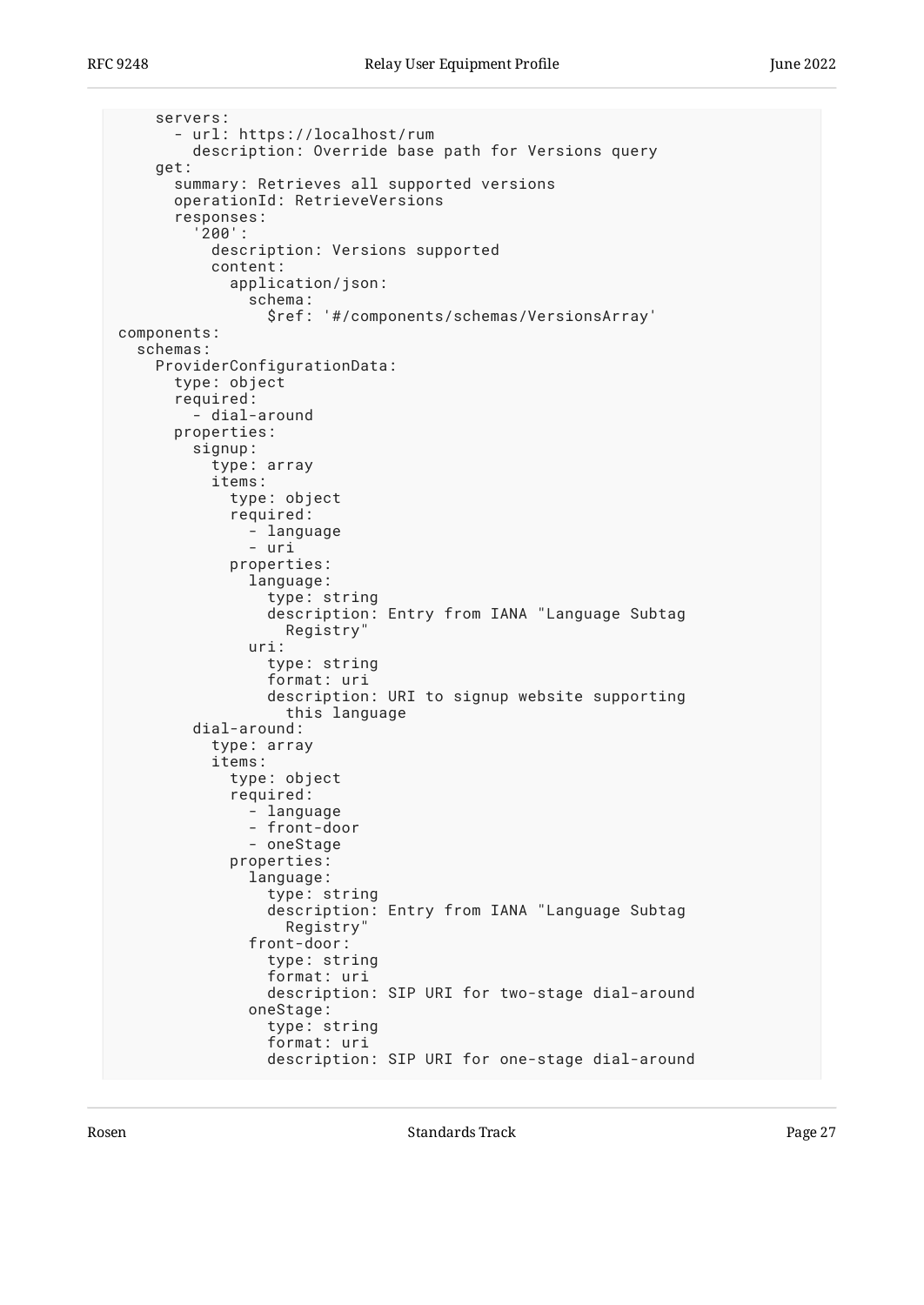helpDesk: type: array items: type: object required: - language - uri properties: language: type: string description: Entry from IANA "Language Subtag Registry" uri: type: string format: uri description: SIP URI of help desk supporting language RueConfigurationData: type: object required: - phone-number - provider-domain properties: lifetime: type: integer description: How long (in seconds) the RUE MAY cache the configuration values sip-password: type: string phone-number: type: string description: Telephone number assigned this subscriber in E.164 format user-name: type: string description: A username assigned to this subscriber display-name: type: string description: Display name for the subscriber provider-domain: type: string description: Domain of the provider for this subscriber outbound-proxies: type: array items: type: string format: uri description: SIP URI of a proxy to be used when sending requests to the provider mwi: type: string format: uri description: A URI identifying a SIP event server that generates "message-summary" events for this subscriber videomail: type: string format: uri description: An HTTPS or SIP URI that can be used to retrieve video mail messages

Rosen and the Standards Track Page 28 and the Standards Track Page 28 and the Page 28 and the Page 28 and the Page 28 and the Page 28 and the Page 28 and the Page 28 and the Page 28 and the Page 28 and the Page 28 and the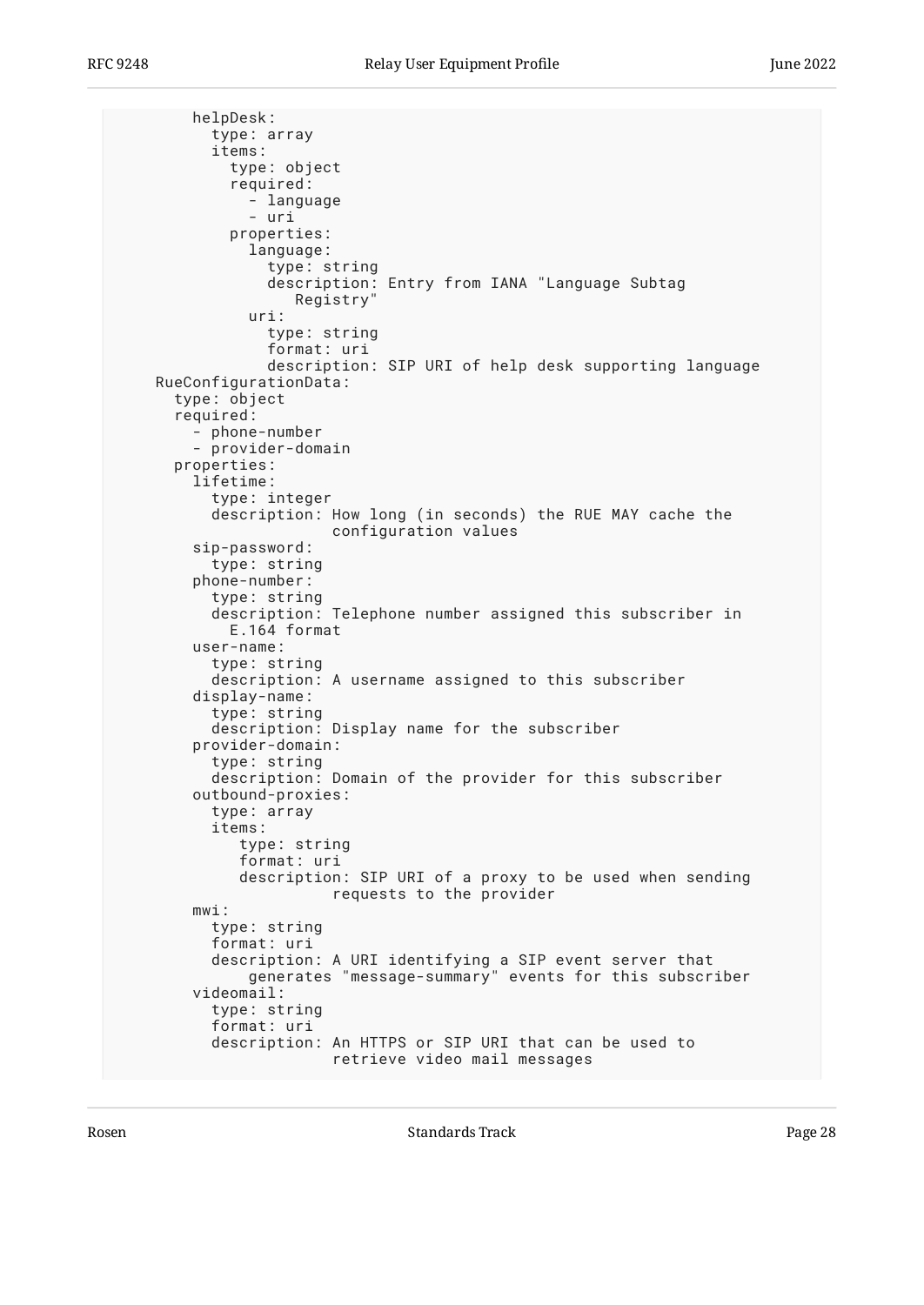```
 contacts:
   type: object
   description: Server and credentials for contact
      import/export
   required:
     - contacts-uri
   properties:
     contacts-uri:
       type: string
       format: uri
       description: An HTTPS URI that may be used to export
         (retrieve) the subscriber's complete contact list
         managed by the provider
     contacts-username:
       type: string
       description: Username for authentication with the
         CardDAV server. Use SIP user-name if not provided
     contacts-password:
       type: string
       description: Password for authentication. Use provider
         sip-password if not provided
 carddav:
   type: object
   description: CardDAV server and user information that can
        be used to synchronize the RUE's contact list with
        the contact list managed by the provider
   required:
     - carddav-domain
   properties:
     carddav-domain:
       type: string
       description: CardDAV server address
     carddav-username:
       type: string
       description: Username for authentication with the
          CardDAV server. Use SIP user-name if not provided
     carddav-password:
       type: string
       description: Password for authentication to the CardDAV
          server. Use provider sip-password if not provided
 sendLocationWithRegistration:
   type: boolean
   description: True if the RUE should send a Geolocation
        header field with REGISTER; false if it should not.
        Defaults to false if not present
 ice-servers:
   type: array
   items:
     type: object
     required:
       - server-type
       - uri
     properties:
       server-type:
         type: string
         description: Server type ("stun" or "turn")
       uri:
         type: string
```
Rosen and the Standards Track Page 29 Standards Track Page 29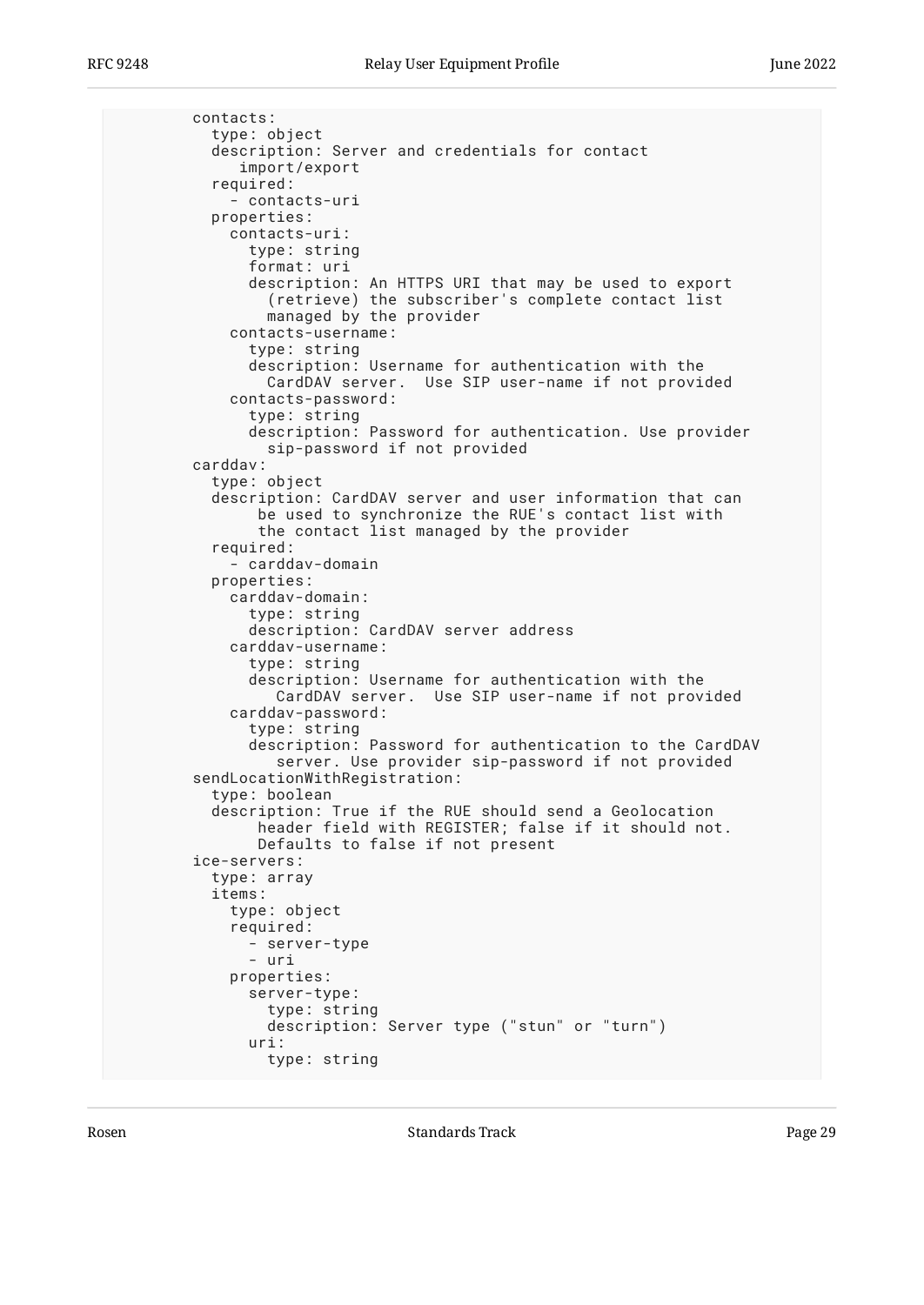format: uri description: URIs identifying STUN and TURN servers available for use by the RUE for establishing media streams in calls via the provider VersionsArray: type: object required: - versions properties: versions: type: array items: type: object required: - major - minor properties: major: type: integer format: int32 description: Version major number minor: type: integer format: int32 description: Version minor number

<span id="page-29-0"></span>*[Figure 7:](#page-25-0) Confi[guration OpenAPI Description \(RueCon](#page-24-1)figuration.yaml)* 

# <span id="page-29-1"></span>**[10. IANA Considerations](#page-29-0)**

### **[10.1. RUE Provider List Registry](#page-29-1)**

IANA has created the "RUE Provider List" registry. The registration policy is "Expert Review" . A regulator operated or designated list interface operator is preferred. Otherwise, [[RFC8126\]](#page-35-7) evidence that the proposed list interface operator will provide a complete list of providers is required to add the entry to the registry. Updates to the registry are permitted if the expert determines that the proposed URI provides a more accurate list than the existing entry. Each entry has two fields; values for both **MUST** be provided when registering or updating an entry:

- country code: a two-letter ISO93166 country code •
- $\bullet$  list entry point: a string is used to compose the URI to the provider list interface for that country

### <span id="page-29-2"></span>**[10.2. Registration of Rue-Owner Value of the Purpose Parameter](#page-29-2)**

This document defines the new predefined value "rue-owner" for the "purpose" header field parameter of the Call-Info header field. The use for rue-owner is defined in [Section 5.2.3](#page-10-0). IANA has added a reference to this document in the "Header Field Parameters and Parameter Values" subregistry of the "Session Initiation Protocol (SIP) Parameters" for the header field "Call-Info" and parameter name "purpose".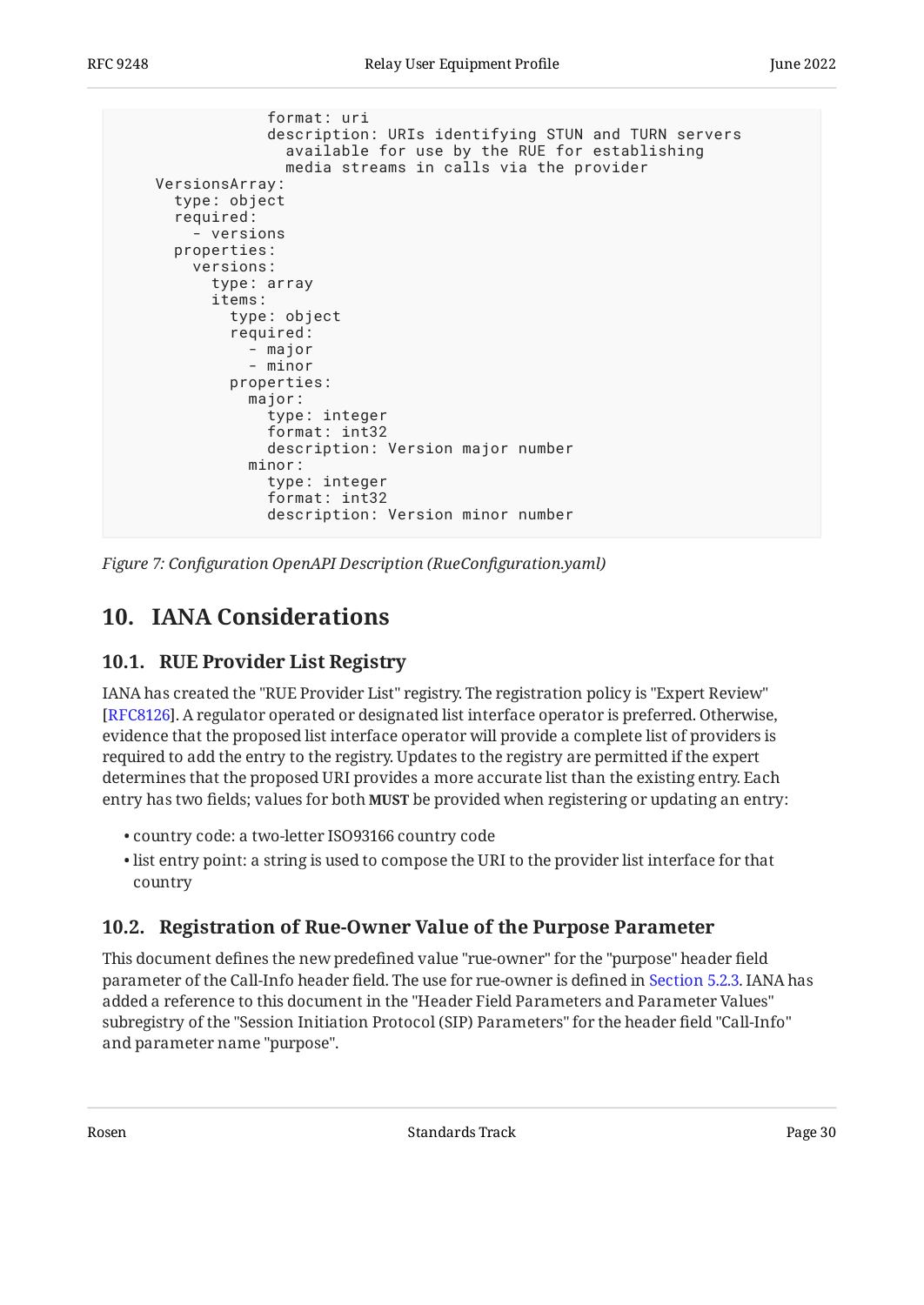Header Field: Call-Info Parameter Name: purpose Predefined Values: Yes

# <span id="page-30-0"></span>**[11. Security Considerations](#page-30-0)**

The RUE is required to communicate with servers on public IP addresses and specific ports to perform its required functions. If it is necessary for the RUE to function on a corporate or other network that operates a default-deny firewall between the RUE and these services, the user must arrange with their network manager for passage of traffic through such a firewall in accordance with the protocols and associated SRV records as exposed by the provider. Because VRS providers may use different ports for different services, these port numbers may differ from provider to provider.

This document requires implementation and use of a number of other specifications in order to fulfill the RUE profile; the security considerations described in those documents apply accordingly to the RUE interactions.

When a CA participates in a conversation, they have access to the content of the conversation even though it is nominally a conversation between the two endpoints. There is an expectation that the CA will keep the communication contents in confidence. This is usually defined by contractual or legal requirements.

Since different providers (within a given country) may have different policies, RUE implementations **MUST** include a user interaction step to select from available providers before proceeding to actually register with any given provider.

# <span id="page-30-1"></span>**[12. Normative References](#page-30-1)**

- <span id="page-30-5"></span>**[OpenAPI]** Miller, D., Whitlock, J., Gardiner, M., Ralphson, M., Ratovsky, R., and U. Sarid, "OpenAPI Specification v3.0.1", December 2017, [<https://spec.openapis.org/oas/](https://spec.openapis.org/oas/v3.0.1)  $v3.0.1$
- <span id="page-30-2"></span>**[RFC2119]** Bradner, S., "Key words for use in RFCs to Indicate Requirement Levels", BCP 14, RFC 2119, DOI 10.17487/RFC2119, March 1997, [<https://www.rfc-editor.org/info/](https://www.rfc-editor.org/info/rfc2119) . [rfc2119](https://www.rfc-editor.org/info/rfc2119)>
- <span id="page-30-4"></span>**[RFC2392]** Levinson, E., "Content-ID and Message-ID Uniform Resource Locators", RFC 2392, DOI 10.17487/RFC2392, August 1998, <https://www.rfc-editor.org/info/rfc2392>.
- <span id="page-30-3"></span>**[RFC3261]** Rosenberg, J., Schulzrinne, H., Camarillo, G., Johnston, A., Peterson, J., Sparks, R., Handley, M., and E. Schooler, "SIP: Session Initiation Protocol", RFC 3261, DOI 10.17487/RFC3261, June 2002, <https://www.rfc-editor.org/info/rfc3261>.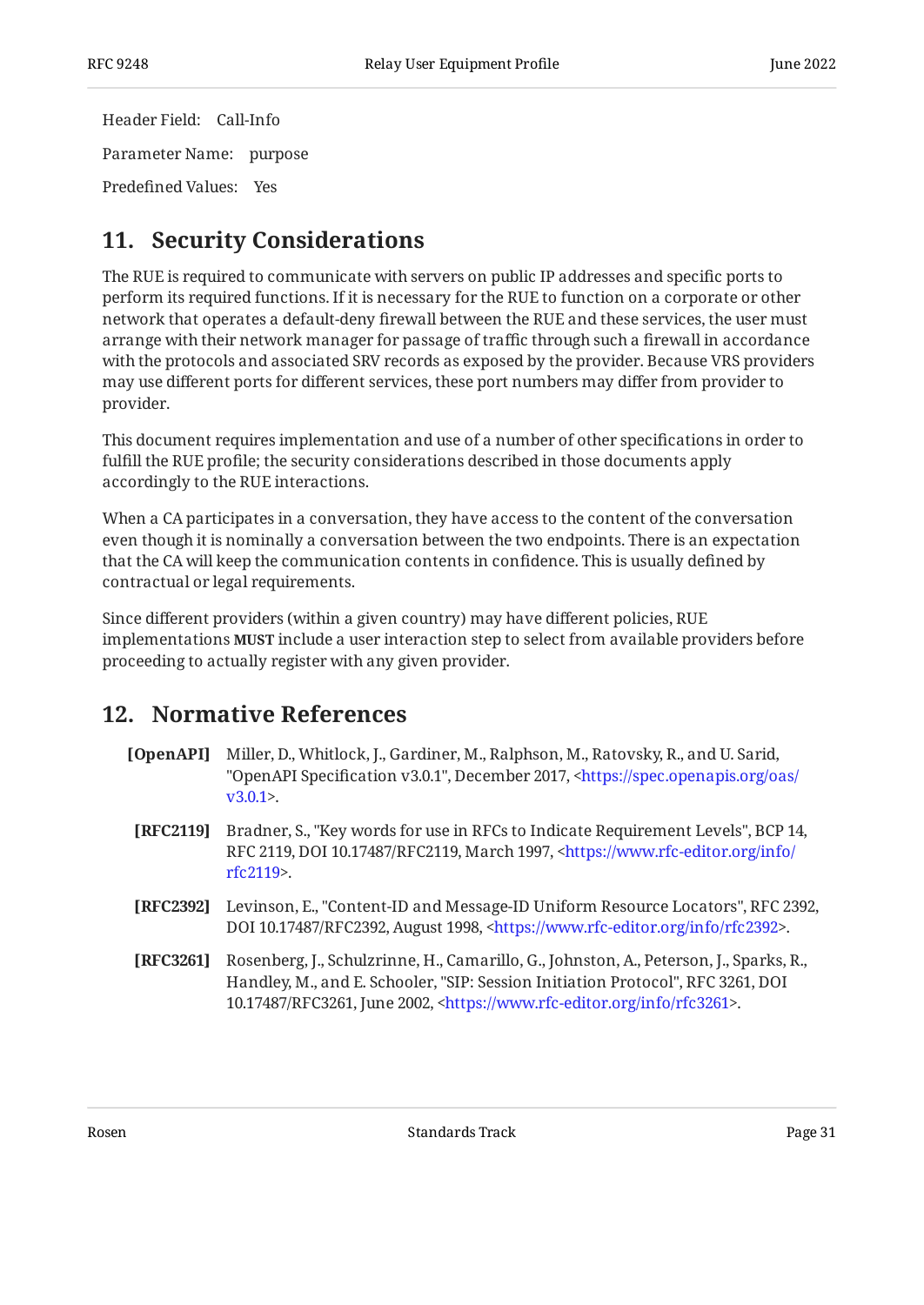<span id="page-31-12"></span><span id="page-31-8"></span><span id="page-31-7"></span><span id="page-31-6"></span><span id="page-31-5"></span><span id="page-31-3"></span><span id="page-31-1"></span><span id="page-31-0"></span>

| [RFC3263] | Rosenberg, J. and H. Schulzrinne, "Session Initiation Protocol (SIP): Locating SIP<br>Servers", RFC 3263, DOI 10.17487/RFC3263, June 2002, <https: <br="" www.rfc-editor.org="">info/rfc3263&gt;.</https:>                                      |
|-----------|-------------------------------------------------------------------------------------------------------------------------------------------------------------------------------------------------------------------------------------------------|
| [RFC3264] | Rosenberg, J. and H. Schulzrinne, "An Offer/Answer Model with Session<br>Description Protocol (SDP)", RFC 3264, DOI 10.17487/RFC3264, June 2002, <https: <br="">www.rfc-editor.org/info/rfc3264&gt;.</https:>                                   |
| [RFC3311] | Rosenberg, J., "The Session Initiation Protocol (SIP) UPDATE Method", RFC 3311,<br>DOI 10.17487/RFC3311, October 2002, <https: info="" rfc3311="" www.rfc-editor.org="">.</https:>                                                              |
| [RFC3323] | Peterson, J., "A Privacy Mechanism for the Session Initiation Protocol (SIP)", RFC<br>3323, DOI 10.17487/RFC3323, November 2002, <https: <br="" info="" www.rfc-editor.org="">rfc3323&gt;.</https:>                                             |
| [RFC3326] | Schulzrinne, H., Oran, D., and G. Camarillo, "The Reason Header Field for the<br>Session Initiation Protocol (SIP)", RFC 3326, DOI 10.17487/RFC3326, December<br>2002, <https: info="" rfc3326="" www.rfc-editor.org="">.</https:>              |
| [RFC3327] | Willis, D. and B. Hoeneisen, "Session Initiation Protocol (SIP) Extension Header<br>Field for Registering Non-Adjacent Contacts", RFC 3327, DOI 10.17487/RFC3327,<br>December 2002, <https: info="" rfc3327="" www.rfc-editor.org="">.</https:> |
| [RFC3458] | Burger, E., Candell, E., Eliot, C., and G. Klyne, "Message Context for Internet Mail",<br>RFC 3458, DOI 10.17487/RFC3458, January 2003, <https: <br="" info="" www.rfc-editor.org="">rfc3458&gt;.</https:>                                      |
| [RFC3515] | Sparks, R., "The Session Initiation Protocol (SIP) Refer Method", RFC 3515, DOI<br>10.17487/RFC3515, April 2003, <https: info="" rfc3515="" www.rfc-editor.org="">.</https:>                                                                    |
| [RFC3605] | Huitema, C., "Real Time Control Protocol (RTCP) attribute in Session Description<br>Protocol (SDP)", RFC 3605, DOI 10.17487/RFC3605, October 2003, <https: www.rfc-<br="">editor.org/info/rfc3605&gt;.</https:>                                 |
| [RFC3840] | Rosenberg, J., Schulzrinne, H., and P. Kyzivat, "Indicating User Agent Capabilities<br>in the Session Initiation Protocol (SIP)", RFC 3840, DOI 10.17487/RFC3840, August<br>2004, <https: info="" rfc3840="" www.rfc-editor.org="">.</https:>   |
| [RFC3842] | Mahy, R., "A Message Summary and Message Waiting Indication Event Package<br>for the Session Initiation Protocol (SIP)", RFC 3842, DOI 10.17487/RFC3842, August<br>2004, <https: info="" rfc3842="" www.rfc-editor.org="">.</https:>            |
| [RFC3891] | Mahy, R., Biggs, B., and R. Dean, "The Session Initiation Protocol (SIP) "Replaces"<br>Header", RFC 3891, DOI 10.17487/RFC3891, September 2004, <https: www.rfc-<br="">editor.org/info/rfc3891&gt;.</https:>                                    |
| [RFC3892] | Sparks, R., "The Session Initiation Protocol (SIP) Referred-By Mechanism", RFC<br>3892, DOI 10.17487/RFC3892, September 2004, <https: <br="" info="" www.rfc-editor.org="">rfc3892&gt;.</https:>                                                |
|           |                                                                                                                                                                                                                                                 |

<span id="page-31-11"></span><span id="page-31-10"></span><span id="page-31-9"></span><span id="page-31-4"></span><span id="page-31-2"></span>Rosen Bage 32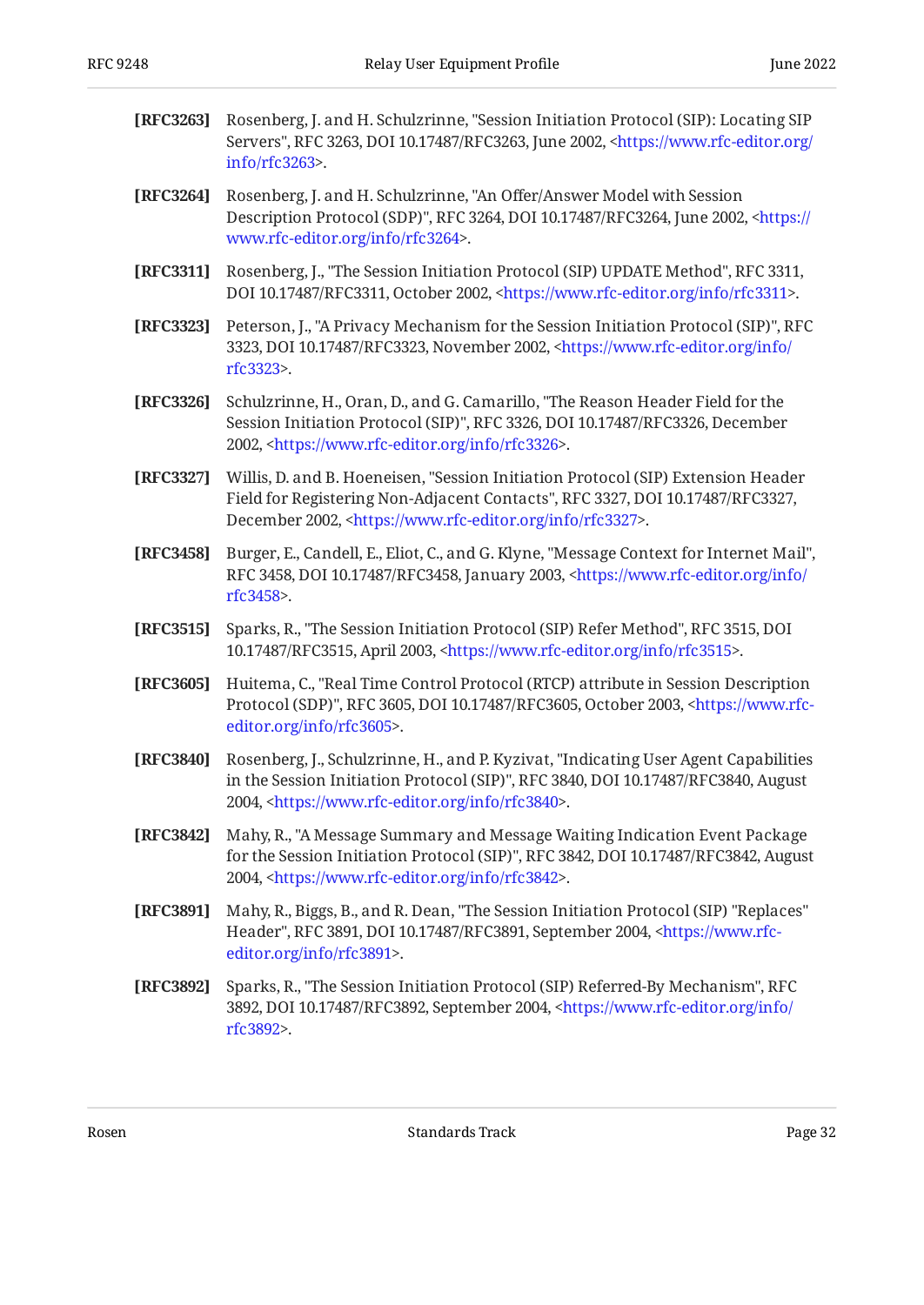<span id="page-32-10"></span><span id="page-32-9"></span><span id="page-32-8"></span><span id="page-32-7"></span><span id="page-32-6"></span><span id="page-32-5"></span><span id="page-32-4"></span><span id="page-32-3"></span>

| [RFC3960] | Camarillo, G. and H. Schulzrinne, "Early Media and Ringing Tone Generation in<br>the Session Initiation Protocol (SIP)", RFC 3960, DOI 10.17487/RFC3960, December<br>2004, <https: info="" rfc3960="" www.rfc-editor.org="">.</https:>                                                         |
|-----------|------------------------------------------------------------------------------------------------------------------------------------------------------------------------------------------------------------------------------------------------------------------------------------------------|
| [RFC3966] | Schulzrinne, H., "The tel URI for Telephone Numbers", RFC 3966, DOI 10.17487/<br>RFC3966, December 2004, <https: info="" rfc3966="" www.rfc-editor.org="">.</https:>                                                                                                                           |
| [RFC4102] | Jones, P., "Registration of the text/red MIME Sub-Type", RFC 4102, DOI 10.17487/<br>RFC4102, June 2005, <https: info="" rfc4102="" www.rfc-editor.org="">.</https:>                                                                                                                            |
| [RFC4103] | Hellstrom, G. and P. Jones, "RTP Payload for Text Conversation", RFC 4103, DOI<br>10.17487/RFC4103, June 2005, <https: info="" rfc4103="" www.rfc-editor.org="">.</https:>                                                                                                                     |
| [RFC4488] | Levin, O., "Suppression of Session Initiation Protocol (SIP) REFER Method<br>Implicit Subscription", RFC 4488, DOI 10.17487/RFC4488, May 2006, <https: <br="">www.rfc-editor.org/info/rfc4488&gt;.</https:>                                                                                    |
| [RFC4585] | Ott, J., Wenger, S., Sato, N., Burmeister, C., and J. Rey, "Extended RTP Profile for<br>Real-time Transport Control Protocol (RTCP)-Based Feedback (RTP/AVPF)", RFC<br>4585, DOI 10.17487/RFC4585, July 2006, <https: info="" rfc4585="" www.rfc-editor.org="">.</https:>                      |
| [RFC4733] | Schulzrinne, H. and T. Taylor, "RTP Payload for DTMF Digits, Telephony Tones,<br>and Telephony Signals", RFC 4733, DOI 10.17487/RFC4733, December 2006, <https: <br="">www.rfc-editor.org/info/rfc4733&gt;.</https:>                                                                           |
| [RFC4967] | Rosen, B., "Dial String Parameter for the Session Initiation Protocol Uniform<br>Resource Identifier", RFC 4967, DOI 10.17487/RFC4967, July 2007, <https: www.rfc-<br="">editor.org/info/rfc4967&gt;.</https:>                                                                                 |
| [RFC5104] | Wenger, S., Chandra, U., Westerlund, M., and B. Burman, "Codec Control Messages<br>in the RTP Audio-Visual Profile with Feedback (AVPF)", RFC 5104, DOI 10.17487/<br>RFC5104, February 2008, <https: info="" rfc5104="" www.rfc-editor.org="">.</https:>                                       |
| [RFC5168] | Levin, O., Even, R., and P. Hagendorf, "XML Schema for Media Control", RFC 5168,<br>DOI 10.17487/RFC5168, March 2008, <https: info="" rfc5168="" www.rfc-editor.org="">.</https:>                                                                                                              |
| [RFC5393] | Sparks, R., Ed., Lawrence, S., Hawrylyshen, A., and B. Campen, "Addressing an<br>Amplification Vulnerability in Session Initiation Protocol (SIP) Forking Proxies",<br>RFC 5393, DOI 10.17487/RFC5393, December 2008, <https: <br="" www.rfc-editor.org=""><math>info/rfc5393</math>.</https:> |
| [RFC5626] | Jennings, C., Ed., Mahy, R., Ed., and F. Audet, Ed., "Managing Client-Initiated<br>Connections in the Session Initiation Protocol (SIP)", RFC 5626, DOI 10.17487/<br>RFC5626, October 2009, <https: info="" rfc5626="" www.rfc-editor.org="">.</https:>                                        |
| [RFC5658] | Froment, T., Lebel, C., and B. Bonnaerens, "Addressing Record-Route Issues in the<br>Session Initiation Protocol (SIP)", RFC 5658, DOI 10.17487/RFC5658, October 2009,<br><https: info="" rfc5658="" www.rfc-editor.org="">.</https:>                                                          |

<span id="page-32-12"></span><span id="page-32-11"></span><span id="page-32-2"></span><span id="page-32-1"></span><span id="page-32-0"></span>Rosen Bage 33 and a standards Track Page 33 and a standards Track Page 33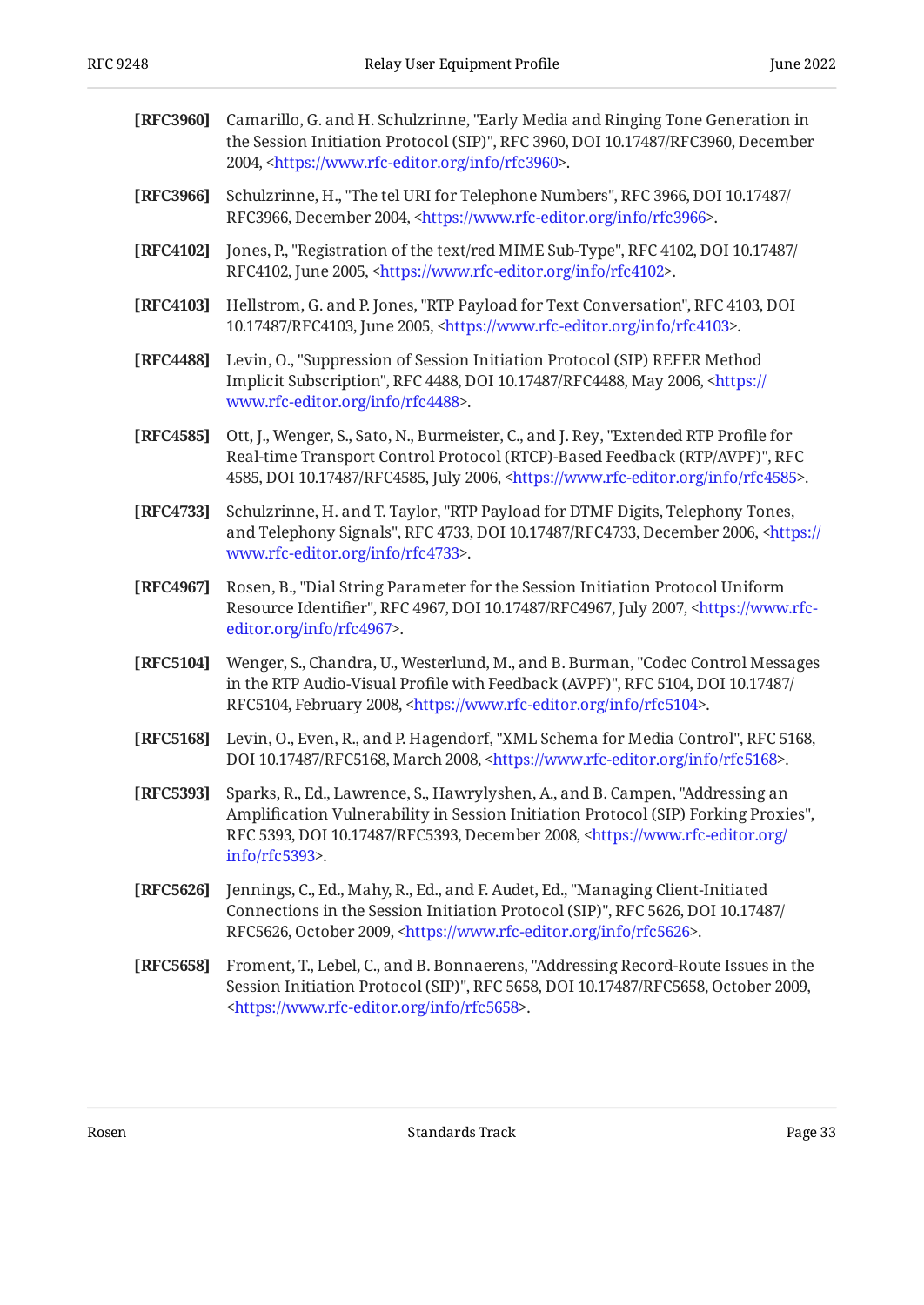<span id="page-33-12"></span><span id="page-33-11"></span><span id="page-33-10"></span><span id="page-33-5"></span><span id="page-33-4"></span><span id="page-33-3"></span><span id="page-33-2"></span><span id="page-33-1"></span>

| [RFC5954] | Gurbani, V., Ed., Carpenter, B., Ed., and B. Tate, Ed., "Essential Correction for IPv6<br>ABNF and URI Comparison in RFC 3261", RFC 5954, DOI 10.17487/RFC5954, August<br>2010, <https: info="" rfc5954="" www.rfc-editor.org="">.</https:>                                          |
|-----------|--------------------------------------------------------------------------------------------------------------------------------------------------------------------------------------------------------------------------------------------------------------------------------------|
| [RFC6263] | Marjou, X. and A. Sollaud, "Application Mechanism for Keeping Alive the NAT<br>Mappings Associated with RTP / RTP Control Protocol (RTCP) Flows", RFC 6263,<br>DOI 10.17487/RFC6263, June 2011, <https: info="" rfc6263="" www.rfc-editor.org="">.</https:>                          |
| [RFC6351] | Perreault, S., "xCard: vCard XML Representation", RFC 6351, DOI 10.17487/<br>RFC6351, August 2011, <https: info="" rfc6351="" www.rfc-editor.org="">.</https:>                                                                                                                       |
| [RFC6352] | Daboo, C., "CardDAV: vCard Extensions to Web Distributed Authoring and<br>Versioning (WebDAV)", RFC 6352, DOI 10.17487/RFC6352, August 2011, <https: <br="">www.rfc-editor.org/info/rfc6352&gt;.</https:>                                                                            |
| [RFC6442] | Polk, J., Rosen, B., and J. Peterson, "Location Conveyance for the Session<br>Initiation Protocol", RFC 6442, DOI 10.17487/RFC6442, December 2011, <https: <br="">www.rfc-editor.org/info/rfc6442&gt;.</https:>                                                                      |
| [RFC6665] | Roach, A.B., "SIP-Specific Event Notification", RFC 6665, DOI 10.17487/RFC6665,<br>July 2012, <https: info="" rfc6665="" www.rfc-editor.org="">.</https:>                                                                                                                            |
| [RFC6764] | Daboo, C., "Locating Services for Calendaring Extensions to WebDAV (CalDAV)<br>and vCard Extensions to WebDAV (CardDAV)", RFC 6764, DOI 10.17487/RFC6764,<br>February 2013, <https: info="" rfc6764="" www.rfc-editor.org="">.</https:>                                              |
| [RFC6881] | Rosen, B. and J. Polk, "Best Current Practice for Communications Services in<br>Support of Emergency Calling", BCP 181, RFC 6881, DOI 10.17487/RFC6881, March<br>2013, <https: info="" rfc6881="" www.rfc-editor.org="">.</https:>                                                   |
| [RFC7525] | Sheffer, Y., Holz, R., and P. Saint-Andre, "Recommendations for Secure Use of<br>Transport Layer Security (TLS) and Datagram Transport Layer Security (DTLS)",<br>BCP 195, RFC 7525, DOI 10.17487/RFC7525, May 2015, <https: <br="" www.rfc-editor.org="">info/rfc7525&gt;.</https:> |
| [RFC7647] | Sparks, R. and A.B. Roach, "Clarifications for the Use of REFER with RFC 6665",<br>RFC 7647, DOI 10.17487/RFC7647, September 2015, <https: <br="" www.rfc-editor.org="">info/rfc7647&gt;.</https:>                                                                                   |
| [RFC7742] | Roach, A.B., "WebRTC Video Processing and Codec Requirements", RFC 7742, DOI<br>10.17487/RFC7742, March 2016, <https: info="" rfc7742="" www.rfc-editor.org="">.</https:>                                                                                                            |
| [RFC7852] | Gellens, R., Rosen, B., Tschofenig, H., Marshall, R., and J. Winterbottom,<br>"Additional Data Related to an Emergency Call", RFC 7852, DOI 10.17487/RFC7852,<br>July 2016, <https: info="" rfc7852="" www.rfc-editor.org="">.</https:>                                              |
| [RFC7874] | Valin, JM. and C. Bran, "WebRTC Audio Codec and Processing Requirements", RFC<br>7874, DOI 10.17487/RFC7874, May 2016, <https: info="" rfc7874="" www.rfc-editor.org="">.</https:>                                                                                                   |

<span id="page-33-9"></span><span id="page-33-8"></span><span id="page-33-7"></span><span id="page-33-6"></span><span id="page-33-0"></span>Rosen Bage 34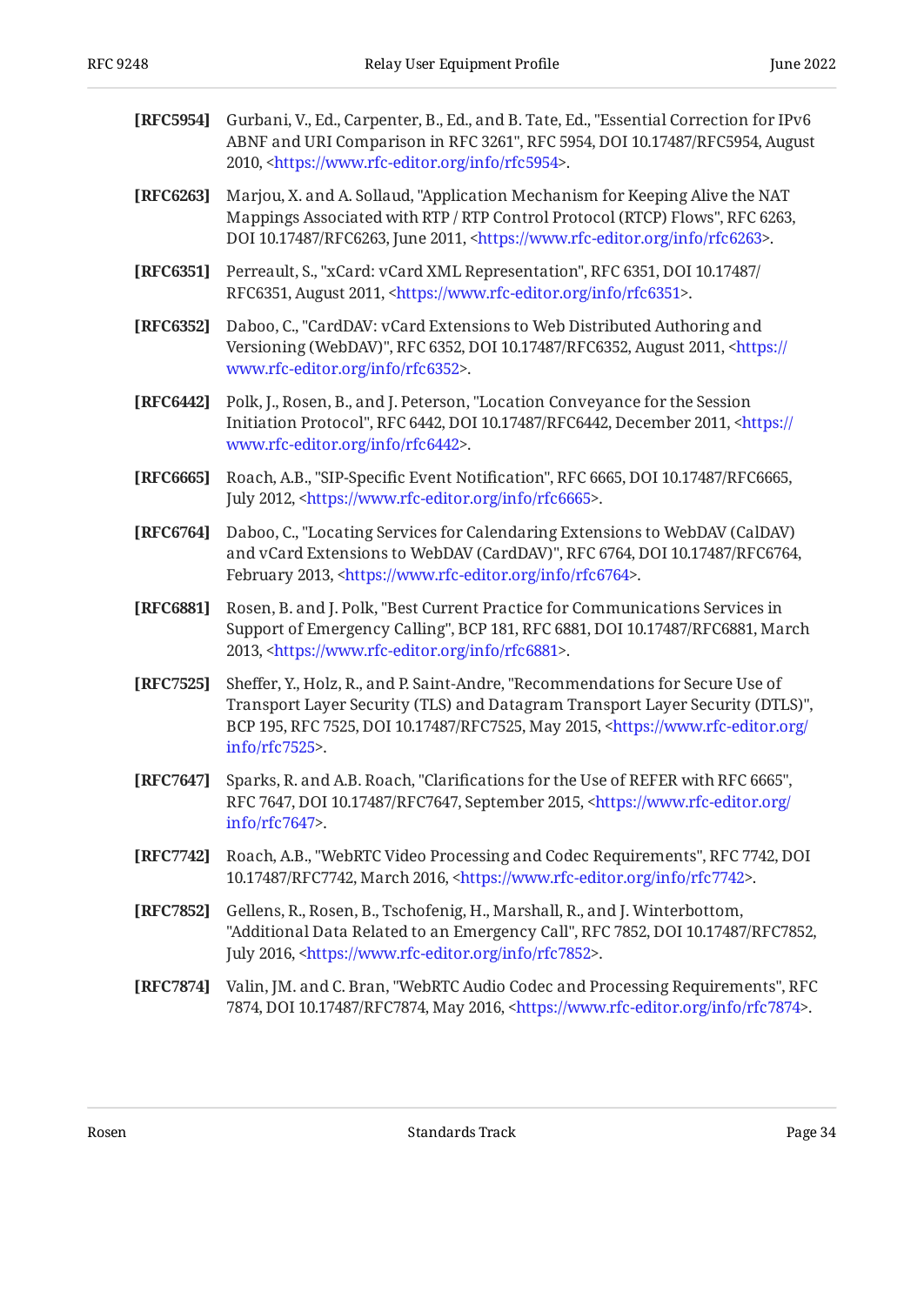<span id="page-34-10"></span><span id="page-34-8"></span><span id="page-34-6"></span><span id="page-34-5"></span><span id="page-34-2"></span><span id="page-34-1"></span><span id="page-34-0"></span>

| [RFC8174] | Leiba, B., "Ambiguity of Uppercase vs Lowercase in RFC 2119 Key Words", BCP 14,<br>RFC 8174, DOI 10.17487/RFC8174, May 2017, <https: <br="" info="" www.rfc-editor.org="">rfc8174&gt;.</https:>                                                                                                                  |
|-----------|------------------------------------------------------------------------------------------------------------------------------------------------------------------------------------------------------------------------------------------------------------------------------------------------------------------|
| [RFC8445] | Keranen, A., Holmberg, C., and J. Rosenberg, "Interactive Connectivity<br>Establishment (ICE): A Protocol for Network Address Translator (NAT)<br>Traversal", RFC 8445, DOI 10.17487/RFC8445, July 2018, <https: www.rfc-<br="">editor.org/info/rfc8445&gt;.</https:>                                            |
| [RFC8446] | Rescorla, E., "The Transport Layer Security (TLS) Protocol Version 1.3", RFC 8446,<br>DOI 10.17487/RFC8446, August 2018, <https: info="" rfc8446="" www.rfc-editor.org="">.</https:>                                                                                                                             |
| [RFC8599] | Holmberg, C. and M. Arnold, "Push Notification with the Session Initiation<br>Protocol (SIP)", RFC 8599, DOI 10.17487/RFC8599, May 2019, <https: www.rfc-<br="">editor.org/info/rfc8599&gt;.</https:>                                                                                                            |
| [RFC8760] | Shekh-Yusef, R., "The Session Initiation Protocol (SIP) Digest Access<br>Authentication Scheme", RFC 8760, DOI 10.17487/RFC8760, March 2020, <https: <br="">www.rfc-editor.org/info/rfc8760&gt;.</https:>                                                                                                        |
| [RFC8825] | Alvestrand, H., "Overview: Real-Time Protocols for Browser-Based Applications",<br>RFC 8825, DOI 10.17487/RFC8825, January 2021, <https: <br="" info="" www.rfc-editor.org="">rfc8825&gt;.</https:>                                                                                                              |
| [RFC8827] | Rescorla, E., "WebRTC Security Architecture", RFC 8827, DOI 10.17487/RFC8827,<br>January 2021, <https: info="" rfc8827="" www.rfc-editor.org="">.</https:>                                                                                                                                                       |
| [RFC8829] | Uberti, J., Jennings, C., and E. Rescorla, Ed., "JavaScript Session Establishment<br>Protocol (JSEP)", RFC 8829, DOI 10.17487/RFC8829, January 2021, <https: www.rfc-<br="">editor.org/info/rfc8829&gt;.</https:>                                                                                                |
| [RFC8834] | Perkins, C., Westerlund, M., and J. Ott, "Media Transport and Use of RTP in<br>WebRTC", RFC 8834, DOI 10.17487/RFC8834, January 2021, <https: www.rfc-<br="">editor.org/info/rfc8834&gt;.</https:>                                                                                                               |
| [RFC8835] | Alvestrand, H., "Transports for WebRTC", RFC 8835, DOI 10.17487/RFC8835,<br>January 2021, <https: info="" rfc8835="" www.rfc-editor.org="">.</https:>                                                                                                                                                            |
| [RFC8839] | Petit-Huguenin, M., Nandakumar, S., Holmberg, C., Keränen, A., and R. Shpount,<br>"Session Description Protocol (SDP) Offer/Answer Procedures for Interactive<br>Connectivity Establishment (ICE)", RFC 8839, DOI 10.17487/RFC8839, January<br>2021, <https: info="" rfc8839="" www.rfc-editor.org="">.</https:> |
| [RFC8865] | Holmberg, C. and G. Hellström, "T.140 Real-Time Text Conversation over WebRTC<br>Data Channels", RFC 8865, DOI 10.17487/RFC8865, January 2021, <https: www.rfc-<br="">editor.org/info/rfc8865&gt;.</https:>                                                                                                      |
| [RFC8866] | Begen, A., Kyzivat, P., Perkins, C., and M. Handley, "SDP: Session Description<br>Protocol", RFC 8866, DOI 10.17487/RFC8866, January 2021, <https: www.rfc-<br="">editor.org/info/rfc8866&gt;.</https:>                                                                                                          |

<span id="page-34-12"></span><span id="page-34-11"></span><span id="page-34-9"></span><span id="page-34-7"></span><span id="page-34-4"></span><span id="page-34-3"></span>Rosen Bage 35